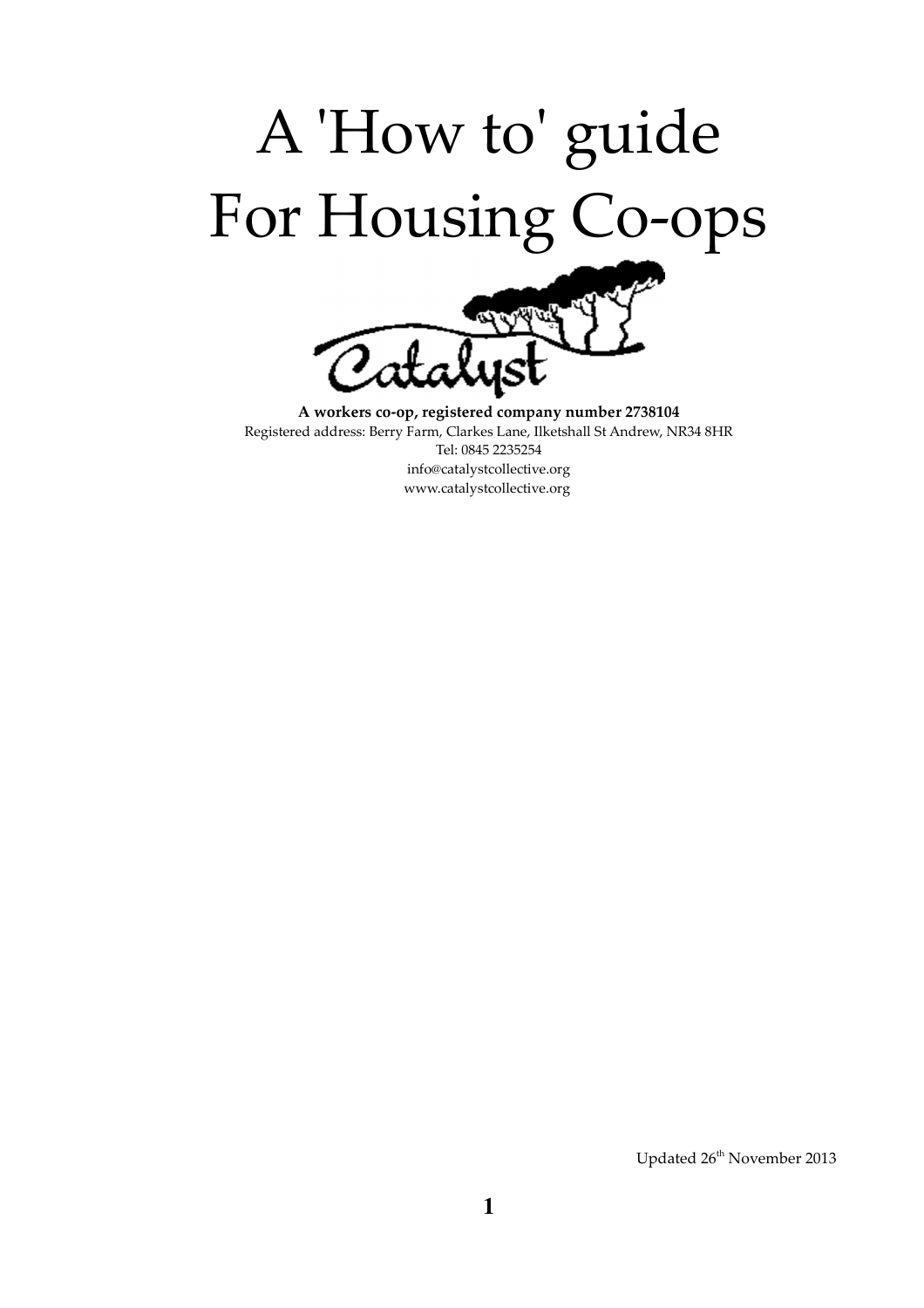### **Contents**

- 3 Things to remember upon registration
- 3 At Your First Meeting
- 3 Bank Account
- 3 Approval For Tax Relief
- 4 Jobs list
- 5 Guidelines for the Housing Co-op Secretary
- 5 Records
- 5 Financial Year End
- 5 The Registered Office
- 5 The Register of Members
- 6 Loanstock
- 6 Letterheads
- 6 Membership Numbers
- 6 Meetings
- 6 - Dealing with the FCA
- 7 - Annual dates for co-ops
- 7 Guidelines for the Housing Co-op Treasurer
- 7 Audit Requirements
- 7 Options
- 8 Societies with Older Rules
- 8 Lay Audits
- 9 Closing down your Housing co-operative
- 10 Notes to Documents in this Registration Pack
- 11 Occupancy Agreement currently unavailable
- 12 Example Record of Use of Seal
- 12 Example Register of Members and Shares
- 13 Sample share certificate
- 14 Sources of Mortgages
- 15 Business Plans for Housing Co-ops
- 18 Loanstock
- 21 Model Loanstock Application
- 22 Model Loanstock Certificate
- <sup>23</sup> Loanstock Conditions must accompany application and certificate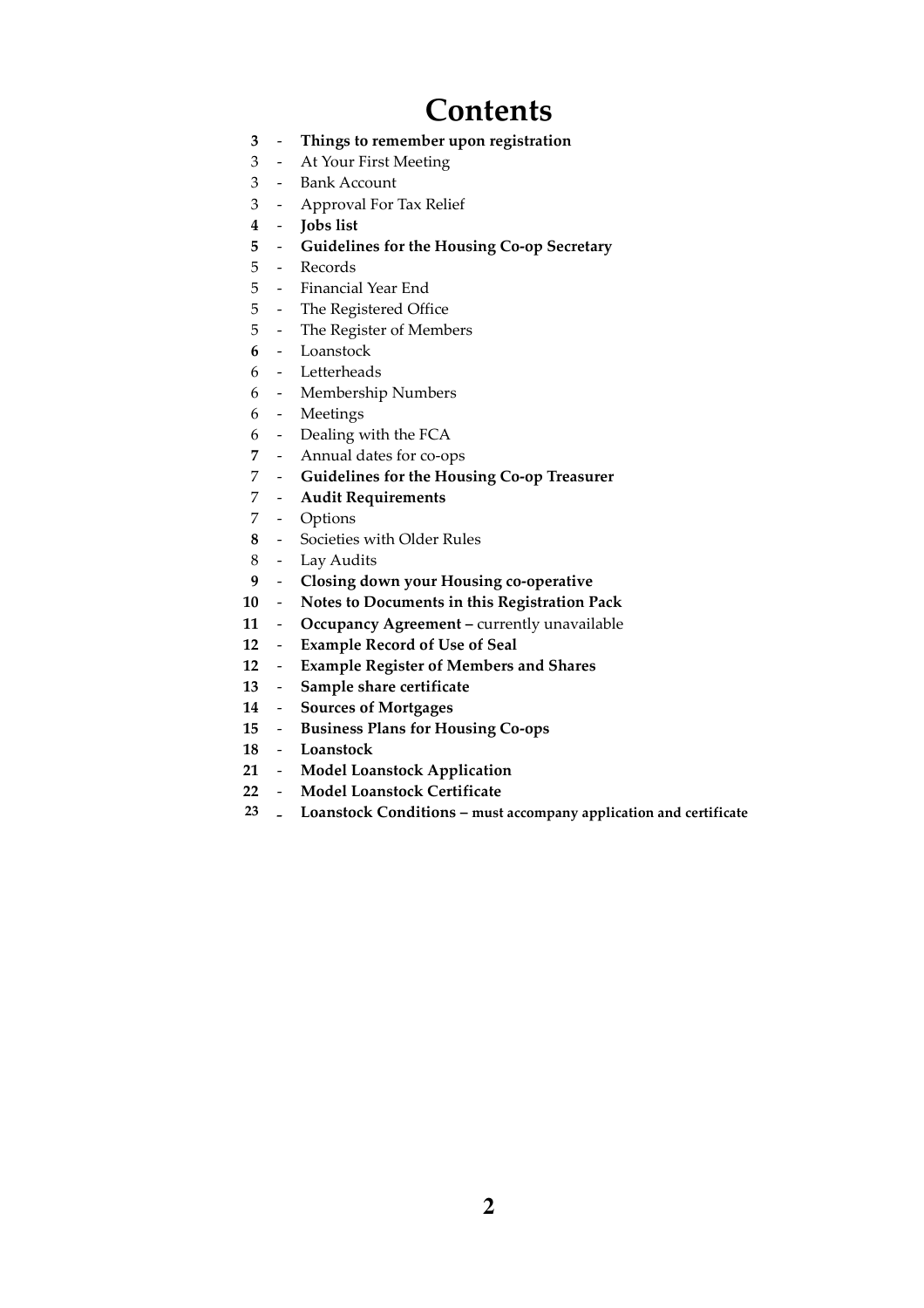# Things to Remember Upon Registration

### At Your First Meeting

- Decide an admissions procedure for new members (as simple or as complicated as you like!) and minute it.
- Resolve to make an issue of loanstock (if you want/need to raise private loanstock? (see loanstock guidelines)

### Bank Account

As a limited body corporate, a bank will give you a mandate when you want to open a bank account for the Co-op. This will include a wording of a motion which a co-op general meeting will need to pass.

### Approval for Tax Relief

If you registered your co-op with Catalyst using RRFM Rules, your co-op is a fully mutual housing co-operative [only tenants or prospective tenants can be members and only members can be tenants]. As such, it enjoys tax advantages and it is very important that you apply for these as soon as possible.

It is eligible for tax relief on all rental income. In other words, it does not pay any tax on rents paid to the co-op. [If your co-op's bank interest is £480 or more in your accounting year you are obliged to fill out a corporation tax return, but you will only pay tax on non-rental income. Check whether the interest has been paid with tax deducted or not, you do not want to pay twice.]. This is a major advantage of the mutual structure, enabling the co-op to save up to carry out major improvements or buy another house. With a conventional worker co-op or company, any income that is not spent is taxed [to put it very simplistically].

It is eligible for exemption from all capital gains taxation. For example, this means that if you buy a house for £60,000, and then sell it a few years later for £100,000, the capital gain of £40,000 [less inflation] is not taxable, as it would be if the co-op was a workers' co-operative/company/ nonmutual body.

Before your co-op becomes active, in that it starts to have money moving in or out of its bank account you will need to write a letter to your local tax office asking to be granted approval for tax relief stating that your company is entitled to exemption from corporation tax under the CTA 2010 act section 642. As accompanying evidence enclose a copy of your fully mutual rules, your registration certificate and your occupancy agreement. They may send you a form to fill in and send back.

After filling in the form and sending it back to the tax office, they should send you a certificate.

Show copies of all this to your accountant if you have one. This is particularly important if your accountant is not experienced in dealing with housing co-operatives, as s/he may not know about the tax relief.

We don't have experience as to whether the same is true for co-ops in Scotland and Northern Ireland, please contact us if you do so we can improve our information.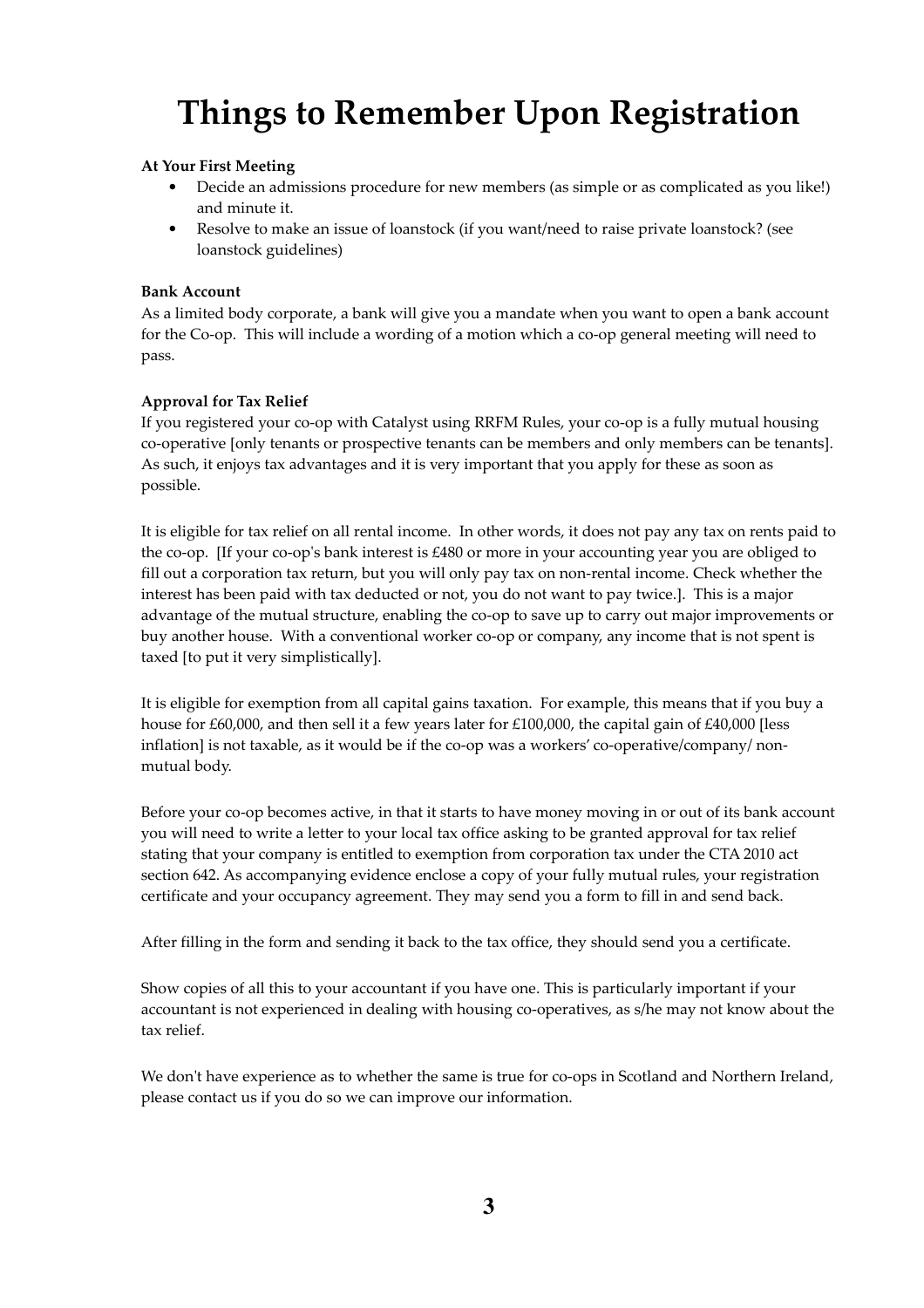# Job Lists

Some co-ops use job descriptions, others don't, but when there is a dispute it can help to have something in writing which makes it clear who was supposed to have done what! We've taken job descriptions from one housing co-op which uses them, and condensed them to a list of jobs which each officer ought to try to ensure are done. [See also the section 'Guidelines for the Secretary' for more details about some of the jobs a Secretary needs to ensure are done].

### The Secretary

- To keep an up to date Register of the Issue of Shares [we combine this into one with the Register of Members, since shares are only issued to members] and to issue shares to new members.
- To keep Copies of the Co-operative's Rules and issue these to new members.
- To issue Occupancy Agreements to tenants (members).
- To keep up to date the Register of Officers, which ought to include: the name of the officer, office held, address, date assumed office, date vacated office.

### The Treasurer

- The Treasurer is responsible for the Finances of the co-op, and we would suggest that a meeting of the co-op agrees how often and in what form the members want to be informed about the state of the co-op's finances.
- Perhaps a report of the balance of the bank accounts at each meeting would suffice, or quarterly management accounts. Despite all the goodwill & co-operation, it is not completely unknown for a co-op member or treasurer to defraud their co-op, so it is important for members to be kept informed and to keep an eye on things!
- Some co-ops have it that the Treasurer has to sign each cheque [as one of at least two signatories].
- The management of the Loanstock scheme will be a joint responsibility between the Treasurer and the Secretary. Collecting rents might be made the responsibility of the Treasurer, or you might make it the responsibility of another member of the co-operative.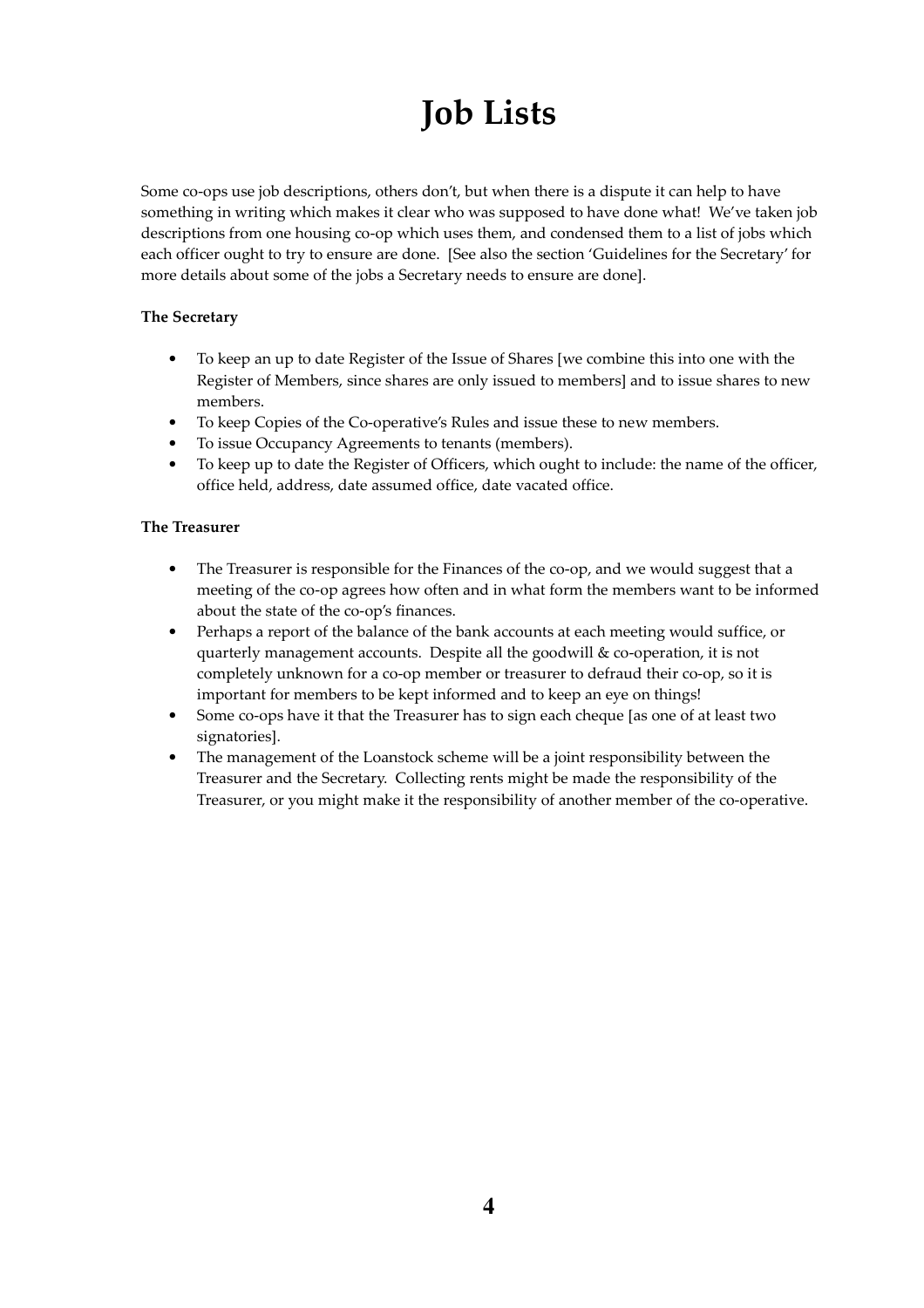# Guidelines for the Housing Co-op Secretary

### Records

The law states that the records kept [e.g. register of members] must be in a bound book, or that other methods are in place to safeguard against falsification and to detect such.

We recommend that on registration, you purchase a hardback bound book which you divide into two sections for records of members and shares, and uses of the seal. Another book or folder should contain the official record of the minutes of the co-op's general meetings. You may wish to have a separate document in which you extract items of long-term significance from the minutes – the 'policy document' or 'secondary rules'.

As part of this registration pack, you will find draft pages for all these records, so you know what details are important.

All important contracts of the Co-op should be kept in a safe place.

#### Financial Year End

The FCA will send you an annual return. On it you need to fill in the details of your committee – in a co-op run by general meeting this means all the members. There are two sections to the annual return, you only need to fill in the first AR19A, if you are sending in a copy of your accounts.

#### The Registered Office

The full name of the co-operative should be displayed on a notice above the front door of the registered office.

The register of members must be kept there.

The latest balance sheet and auditor's report for the co-operative should be hung up at all times in a conspicuous place at the registered office.

### The Register of Members

This should record

- a. members' names and addresses;
- b. when they joined and left the co-op;
- c. the date on which they paid for their  $£1$  share. {see our draft document in this pack}

Those are the legal requirements. It is also advisable to keep in this record: their date of birth, and any other directorships they hold [are they a director-member of any worker co-ops, etc]. The reason for this is that this information is required for the Annual Return to the Financial Services Authority, and it makes life easier for the Secretary if all the necessary information is in one place.

Note: it is the responsibility of each member to inform the Co-op Secretary of any change in address. "Any requirement … in the Rules of the co-operative that a notice be served on the member shall be satisfied if notice has been delivered to the address given in the register." [Rule 7b]

As each new member joins, the Secretary should provide them with a copy of the Co-op's Rules and a Share Certificate (sample on page 12).

#### Loanstock

This will mainly be the responsibility of the Treasurer, but the Secretary must sign and Seal all the loanstock certificates.

(further info on Loanstock is provided in this pack)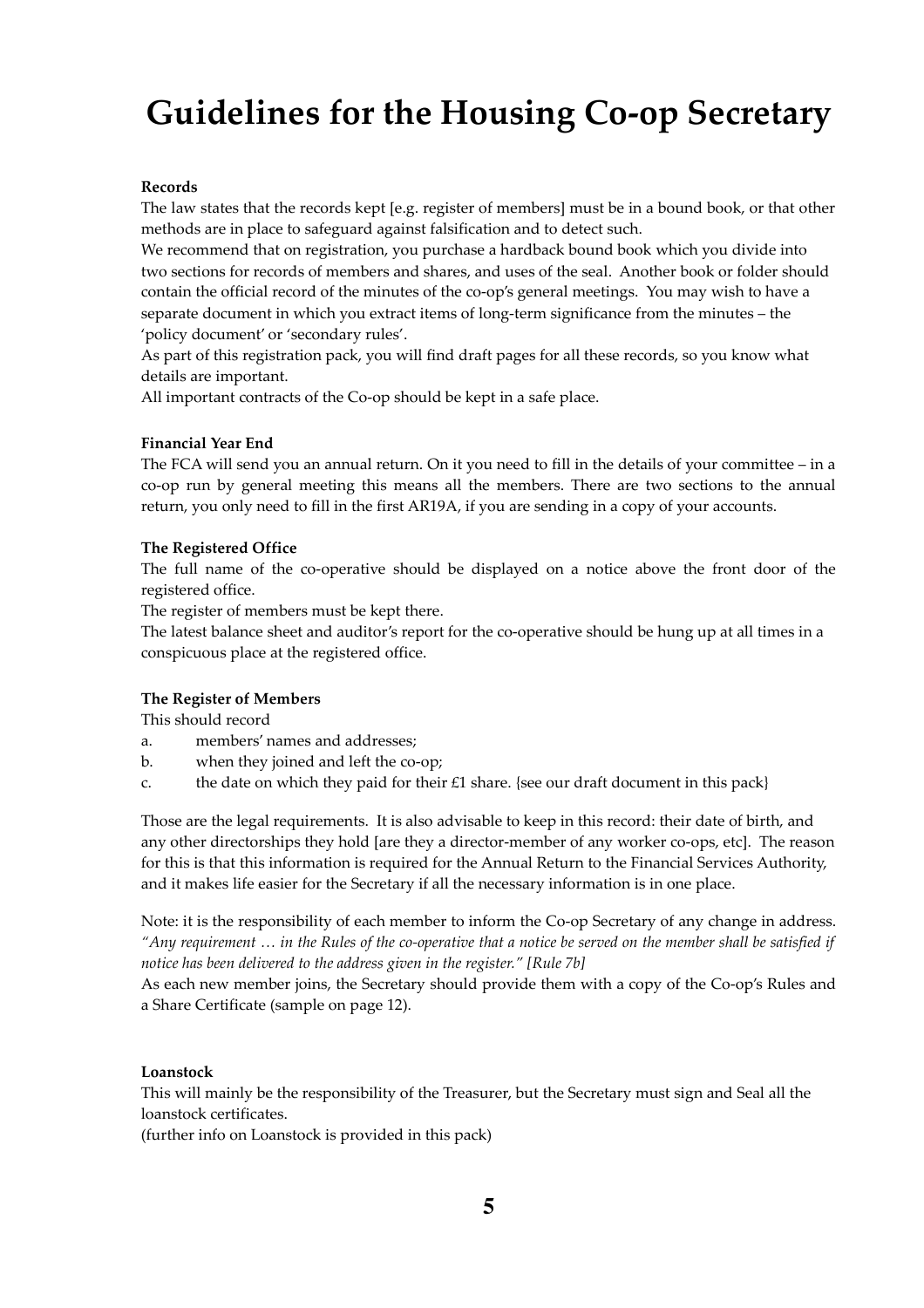### Letterheads

The co-op's full name [including 'Ltd'] must be displayed on all letterheads, invoices, etc.

It is usual practice to also include the registered office address, registration number, and 'Registered in England and Wales' or 'Registered in Scotland' [as appropriate]. The latter are actually not a legal requirement for Industrial & Provident Societies, but it is law for companies, and those who you do business with may not know the difference, and may be suspicious if the details are not there.

### Membership numbers

If the number of members falls below 3, this should be rectified as quickly as possible. If the number is less than 3 for 6 months, the remaining members lose their limited liability, and can be held personally liable for the debts of the co-op. The FCA may also cancel the co-op's registration.

### Meetings

Proper notice of all general meetings should be given to all members registered in the register of members, and to the auditor, if your co-op has one [discuss this with your auditor as they may have more specific requirements, eg only wanting notice of meetings where certain issues are discussed]. (In practice, the requirement to give notice to the auditor is often ignored, but discuss it with your accountant).

The Annual General Meeting must be called as specified in the Rules of the Co-operative.

### Dealing with the Financial Conduct Authority

As well as the annual return {see above}, you may need to do the following:

- Inform the FCA of any change of registered address
- Register and release any charges on the co-op's assets with Registrar [Form A1] (this will apply if you have a mortgage, or a RR loan).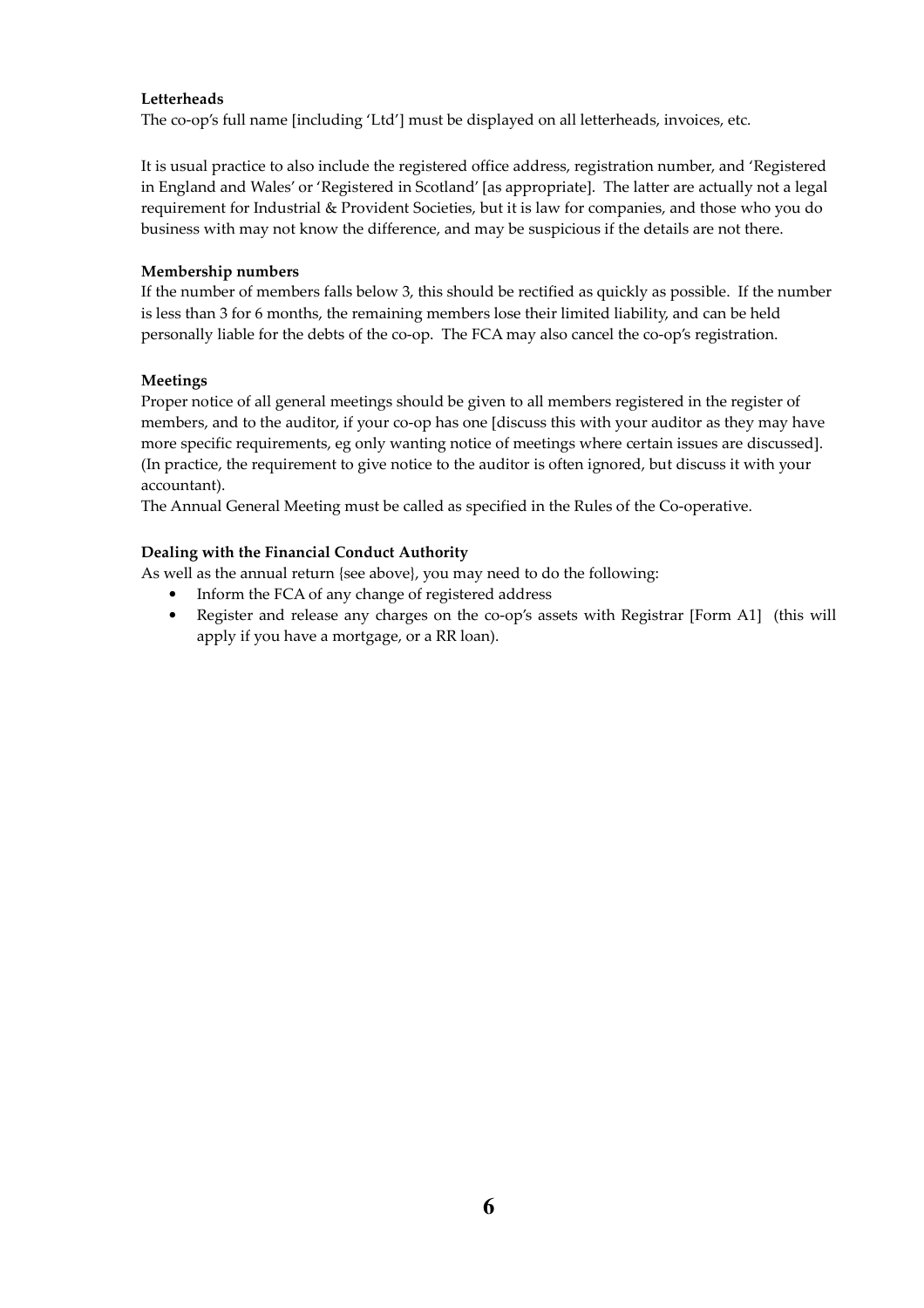| <b>Annual dates for Co-ops</b>                                                                                      |                              |                                                      |
|---------------------------------------------------------------------------------------------------------------------|------------------------------|------------------------------------------------------|
|                                                                                                                     | Due when?                    | Deadline if year end is<br>31 <sup>st</sup> December |
| Hold AGM                                                                                                            | Within 3 months of year end  | 31 <sup>st</sup> March                               |
| File FCA annual return with accounts                                                                                | Within 7 months of year end  | $31st$ July                                          |
| Pay any corporation tax due                                                                                         | Within 9 months of year end  | $30th$ September                                     |
| File corporation Tax return CT600<br>(unless you have received a long term<br>exemption from your local tax office) | Within 12 months of year end | 31 <sup>st</sup> December                            |

### Guidelines for the Housing Co-op Treasurer

The main advice to give to a treasurer is the same as to the treasurer of any organisation really: you need to know how to keep good records, and how not to be afraid of upsetting people!! The role of Treasurer is often that of trying to persuade others to be more careful about spending money or getting receipts for money they have spent, and can lead to a bit of conflict, but in a co-operative setting people should be more willing to co-operate!

Apart from that, the information needed is to be found in the **Audits** section, and the job list [page 3].

### Audit Requirements

An audit is a check that you have kept proper accounts, performed by an accountant who has been approved as an auditor by the government. In recent years the requirements have been relaxed, and it means that many small housing co-ops will not now need an external audit. In practice, many still have their accounts prepared by an accountant – it is often useful – but this will be up to the members to decide, and you won't necessarily need to use an accountant who has been approved as a registered auditor.

At the end of the financial year you must complete, & send to the registrar, an annual return, which is now in two parts – the simple return [which you can fill in and send with a copy of your accounts], and the supplementary return which you use if you haven't prepared accounts in the standard format (it asks for the information which would be in the accounts). If you can understand and fill in this supplementary return without too many problems, then you might not need to employ an accountant, or you may be able to find a friendly person with book-keeping knowledge to help you with the accounts and annual return.

A vote must be taken every year by the members to decide whether or not to have a full audit. This resolution must be passed with a larger majority than your usual resolutions. The details are that a. less than 20% of the total votes cast are

cast against the resolution, and

- b. less than 10% of the members of the
- society entitled to vote cast their votes

against the resolution.

Thus, for example, in a small co-op of less than 10 people, any one vote against can force the co-op to have an audit. This is fair enough, since an external audit is a good way of guarding against possible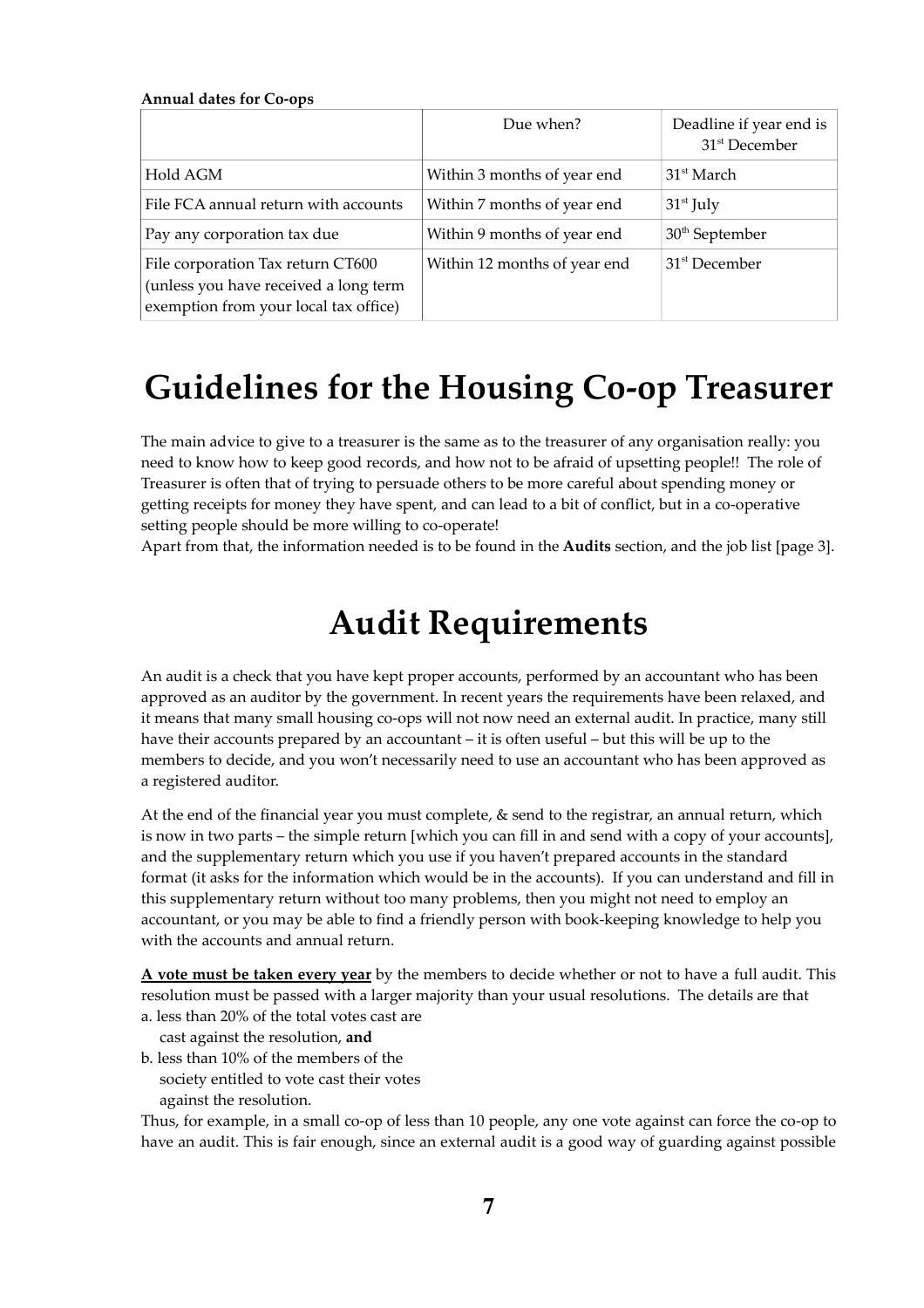fraud, and can be useful in terms of assessing how the co-op is doing financially. Accounts/audits are useful tools, not just a chore to do for others, but should be valuable for the co-op's members/tenants.

Also, the FCA can force any co-op to have an audit.

### The options are:

#### Societies with turnover less than £90,000

do not need to be audited; their accounts and annual return can be signed by the secretary and committee members.

#### Societies with turnover between £90,000 and £350,000

will need a report. This must be completed by a registered auditor, but is not as comprehensive as a full audit and thus will cost less.

Societies with

a. turnover in excess of £350,000

b. a balance sheet in excess of £1.4 million or

c. registered with the Housing Corporation [or the Scottish/Welsh equivalents]

will need a full audit.

### Lay Audits

If you are a small co-op, or if you haven't acquired property yet, you may be exempt from the auditing requirements, and simply need a lay audit (provided you rules allow it). This means that two persons who are not qualified auditors and not members or officers of the society, or partners, employees or employers of officers can inspect the accounts and declare them to be sound and sign them.

This applies to societies with:

### a. receipts and payments in aggregate not exceeding £5,000 b. no more than 500 members and

c. aggregate value of assets less than £5,000

This can occur quite often; perhaps the co-op will be set up and plans for buying etc, then either fall through or take longer than expected. If your co-op has been inactive for a year, then you will probably satisfy the above conditions.

Lay auditors have to be completely separate from the co-op [no members, or relations of members], and you need at least two of them. Basically, prepare a summary of you accounts for the year and then the lay auditors should have a look at them and if necessary check things with your records for the year. Whey they are satisfied that the summary is true, they should sign an 'auditors report' such as:

"We have audited the accounts of \_\_\_\_\_\_ Housing Co-op Ltd, and confirm that the above is a fair and true statement of income and expenditure for the period \_\_\_\_\_ , and of its financial standing at the end of that period, and is in compliance with the requirements of the Industrial and Provident Societies Act 1965 and the Friendly and Industrial and Provident Societies Act 1968."

This should then also be signed by the co-op secretary and two members and sent in with your Annual Return.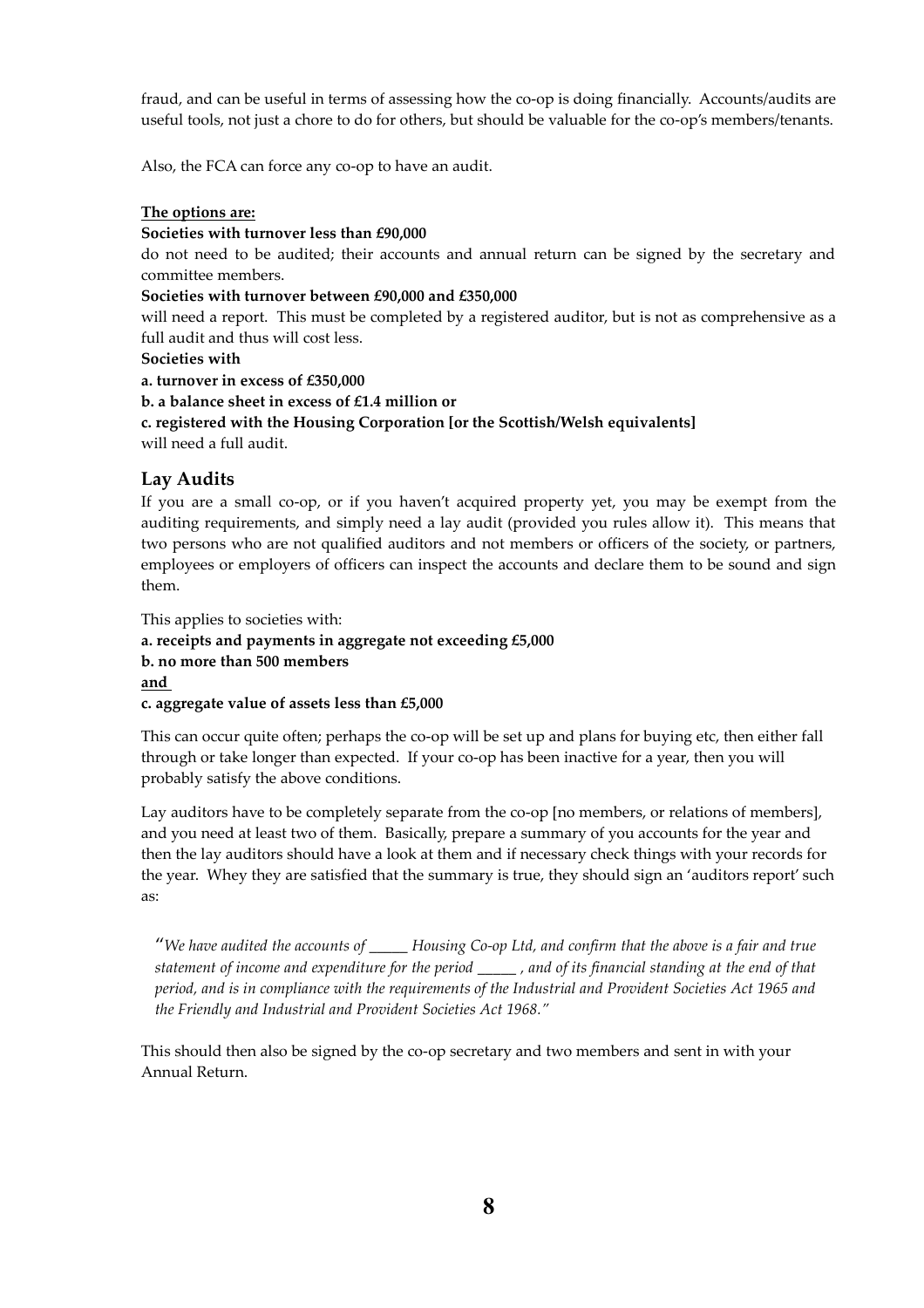# Closing down your housing co-op.

Not everyone who registers a co-op manages to go on to buy a house – sometimes, the needs of the group change over time and it no longer become appropriate for them to try to do so. As directors, you are still liable for fines as a result of non-filing of returns, so if you are sure that nothing further will be done with your co-op, you should ask the FCA to wind it up.

You can do this in two ways – you can request to cancel, or you can apply for a dissolution.

### Request to Cancel

This is the most straightforward, and you can use this if the society hasn't ever really been active, has no debts or assets, and you wish to close it down. To cancel a society, take the following steps

Hold a General Meeting and agree (at least ¾ of members must agree) to cancel the society. Prepare accounts showing that the society has no assets or debts Fill in the form available from the FCA web-site. The Secretary of the organisation must sign this (in black ink) Send all 3 things to the FCA.

You should keep records including the cancellation document – ideally for 7 years.

#### Request for a dissolution

If your co-op has built up assets, then you must use a request for a dissolution, which is more complex. To close down a society with assets, you must:

1Have a meeting whereby at least  $\frac{3}{4}$  of your members agree to wind up the society 2Decide a date of dissolution (this should be the recent past – i.e. after any transactions occur 3You need to fill in the 'request for dissolution' form available on the FCA web-site.

4You must get at least  $\frac{3}{4}$  of the members to sign a form. You can use a special form if the member is not present at the meeting (appendix 3)

5You must decide what to do with any assets the co-op has (this mustn't conflict with the rules of the co-op)

6You must get 3 members, including the secretary, to sign the form in front of a solicitor or notary public.

7Send the form, along with all the signatures of the members, to the FCA.

For more details of either of these, you can check out the FCA web-site, or phone Catalyst for advice.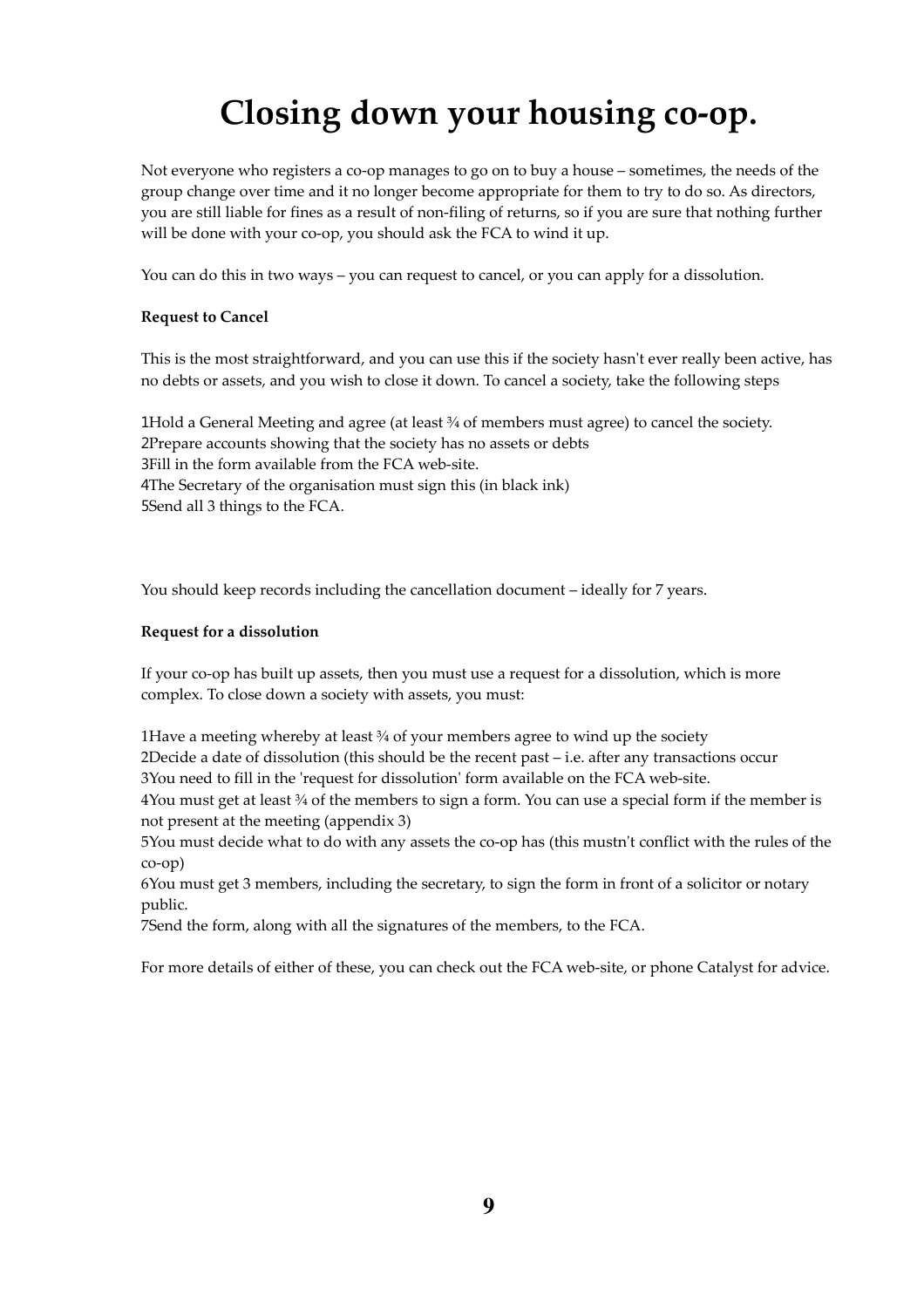# Notes to Documents in this Registration Pack

### Occupancy Agreement (Example on page 11)

This is a standard agreement for a housing co-op renting rooms in a house which it owns. If the coop is renting a house from a landlord, then the agreement may need to be for a set term, e.g. six month, and you may wish to insert another clause to cover you if the landlord ends the agreement prematurely: e.g. if the letting agreement dictates 28 days notice from the landlord:

- "this Agreement can be terminated with 14 days notice if the Owner of the property has given notice to end the Co-op's letting agreement.'

Or even just:

- 'this Agreement can be terminated with 14 days notice.'

This will give enough time for a General Meeting to be called [with the standard 7 days notice].

### Register of Members and Shares (Example on page 10)

Along with the Record of Uses of the Seal, we recommend you keep this in a bound, hardback book. The reason is that this type of book is the hardest to fraudulently alter, since it is usually noticeable if a page gets ripped out. Since you won't need that many pages for each, you can keep them in the same book, perhaps along with –

### Record of Uses of the Seal (Example on page 10)

This can also double as a record of loanstock [by adding a few more columns], if so desired, since you have to Seal the loanstock certificates, but you may prefer to keep track of the finances separately.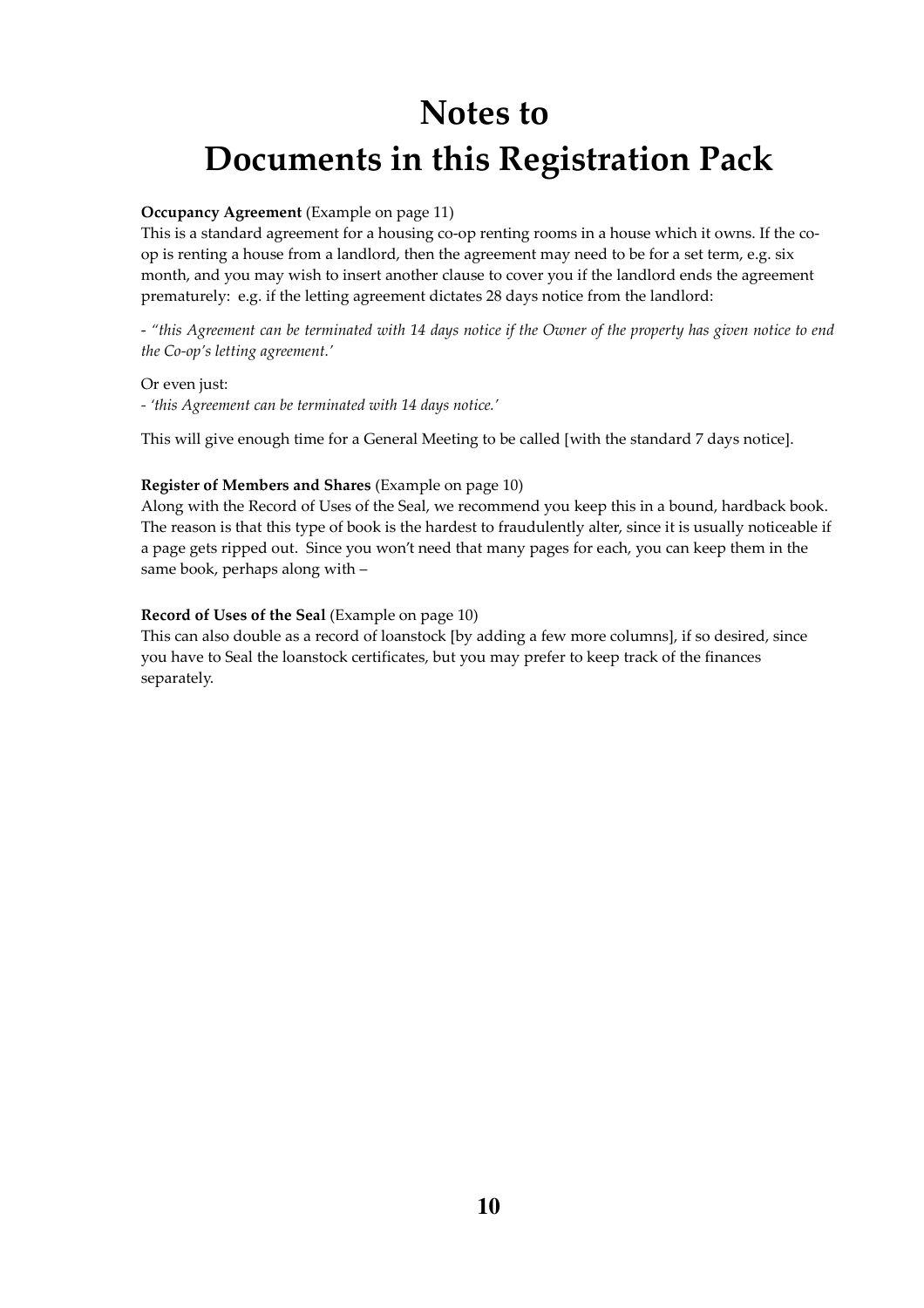# Occupancy Agreement

between

Any Housing Co-operative Ltd. [Register No. \_\_\_\_\_\_\_\_\_\_\_\_] (hereinafter known as 'the Co-op') and \_\_\_\_\_\_\_\_\_\_\_\_\_\_\_\_\_\_\_(hereinafter known as the 'occupant') for the provision to the occupant of accommodation at

### \_\_\_\_\_\_\_\_\_\_\_\_\_\_\_\_\_\_\_\_\_\_\_\_\_\_\_\_\_\_\_\_\_\_\_\_\_\_\_\_\_\_\_\_\_\_\_\_\_\_\_\_\_ WHEREBY IT IS AGREED AS FOLLOWS

Occupancy of the property under this agreement starts on …..................... (including that day) and shall continue on a month to month basis by the payment of  $f$ <sub>1</sub>  $\ldots$  in rent due on the  $\ldots$  of each month.

1]a] the co-op agrees to provide

i] bedroom[s] for the use of the occupant

ii] kitchen, living room, bathroom and other communal facilities shared use with other occupants.

b] the co-op agrees to improve and maintain the accommodation provided, to the standards agreed by General Meetings of the Co-op.

2] the occupant agrees with the Co-op as follows:

a] not to assign charge or transfer the occupancy to any person or body other than the Co-op and not sub-let the accommodation or any part of to any other person/body

b] to ensure that the property and fixtures are not damaged in anyway that the property is kept clean and tidy and that a co-op member may inspect the property at reasonable times and with prior consultation

c] not to do or suffer to be done on the property anything which shall become a nuisance or an annoyance to the Co-op or owner/occupiers of neighbouring lands

d] that all water, gas and electricity consumed is paid for by the occupants

e] that the occupants report any major defect arising at the property

f] to co-operate with other occupants to maintain a mutually acceptable living environment with regard to the general upkeep of the premises, disturbance caused by noise and the use of shared facilities

g] either party may terminate this agreement by giving one month's written notice to the other.

3] If any term of this agreement is not upheld then the matter shall be referred to the general meeting of the Co-op to consider appropriate action.

4] The parties to this agreement acknowledge that the common principles of fairness and cooperation will be upheld in the interpretation and operation of this agreement.

| Signed | [the occupant] |  |
|--------|----------------|--|
|        |                |  |

Signed [for the Co-op] Date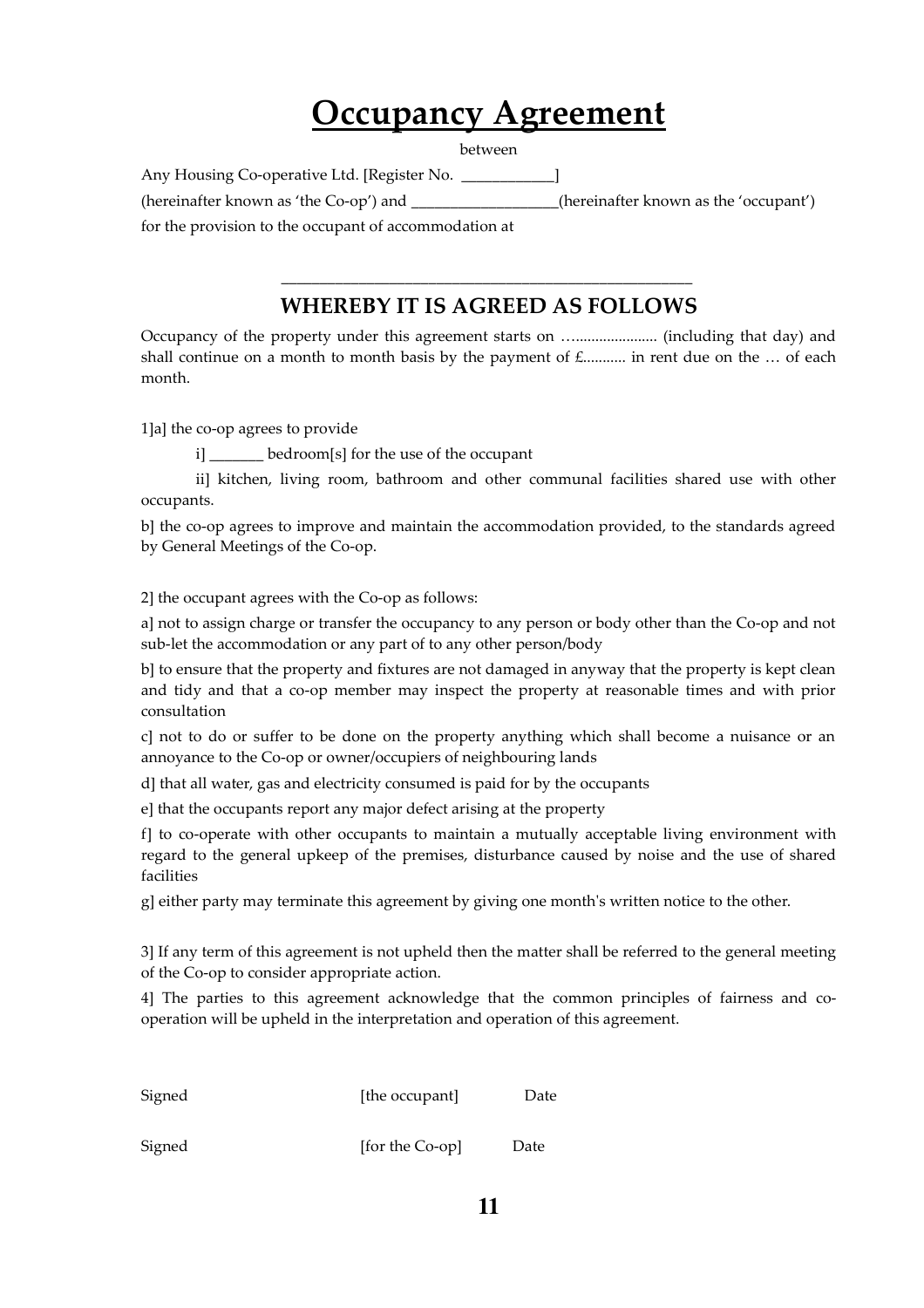Housing Co-operative Ltd. Reg. No. \_\_\_\_\_

### Record of Use of Seal

| Date of Use | Document Sealed | Secretary's Signature |
|-------------|-----------------|-----------------------|
|             |                 |                       |
|             |                 |                       |
|             |                 |                       |

Housing Co-operative Ltd. Reg. No. \_\_\_\_\_

# Register of Members and Shares

| Name | Address | Date of<br>Birth | Other<br>Directorship | Date<br>Joined | Date Ceased<br>to be a<br>Member | Date Paid<br>for $£1$<br>share |
|------|---------|------------------|-----------------------|----------------|----------------------------------|--------------------------------|
|      |         |                  |                       |                |                                  |                                |
|      |         |                  |                       |                |                                  |                                |
|      |         |                  |                       |                |                                  |                                |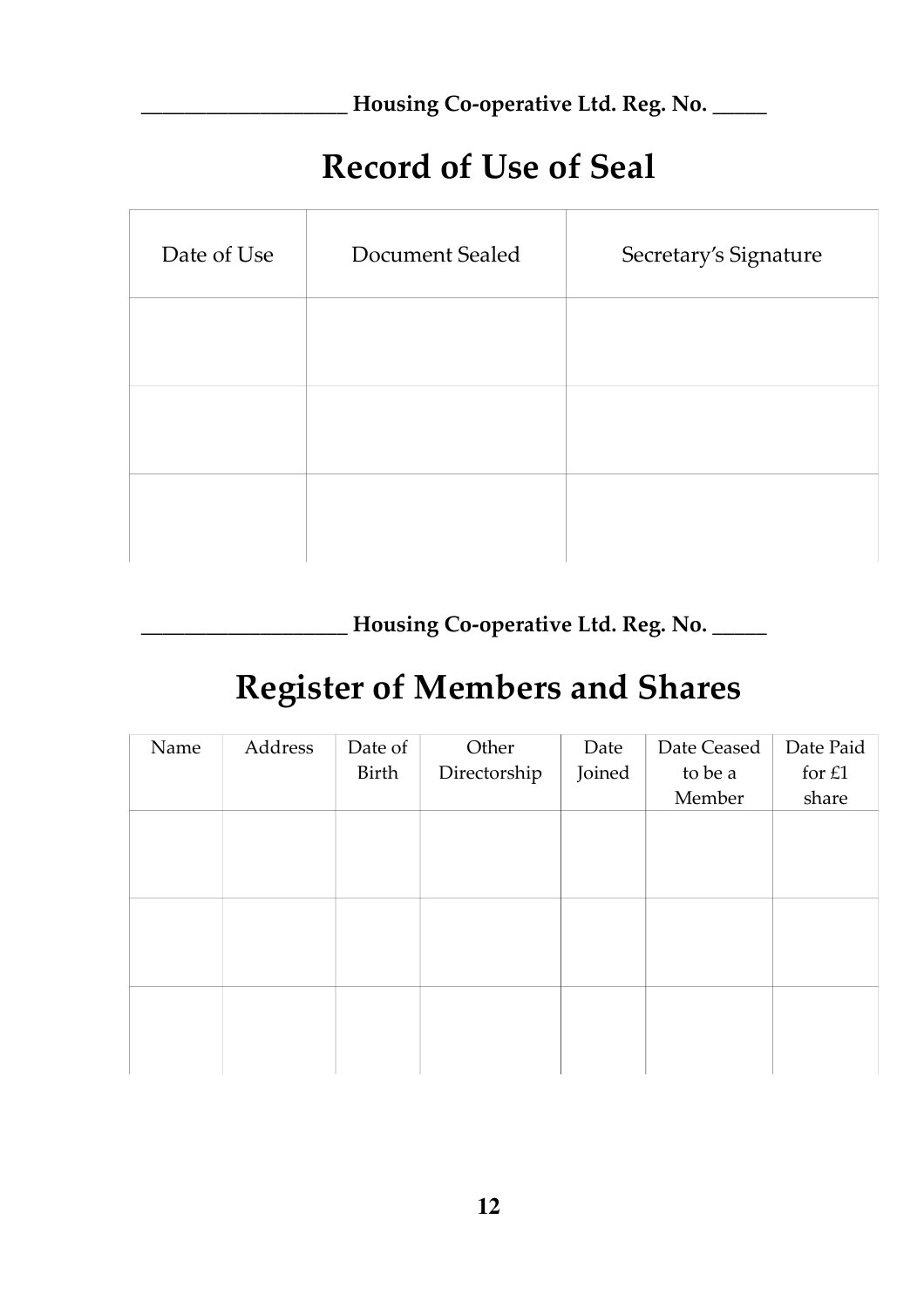Certificate number \_\_ Shareholder number \_

# \_\_\_\_\_\_\_ Housing Co-op Ltd

Registration Number 12345 R

Registered under the Industrial and Provident Societies Act, 1965 Issued in accordance with and subject to the provisions of the society's registered rules

===============================================================

# Share Certificate

===============================================================

This is to certify that is the registered holder of One Share of One Pound  $(f_1)$  in the above mentioned society subject to the rules of that society.

The common seal of the society was affixed on the

 $\underbrace{\hspace{1cm}}$  of  $\underbrace{\hspace{1cm}}$ 

Member of co-operative..................................................................................

Secretary…………………………………………………………………….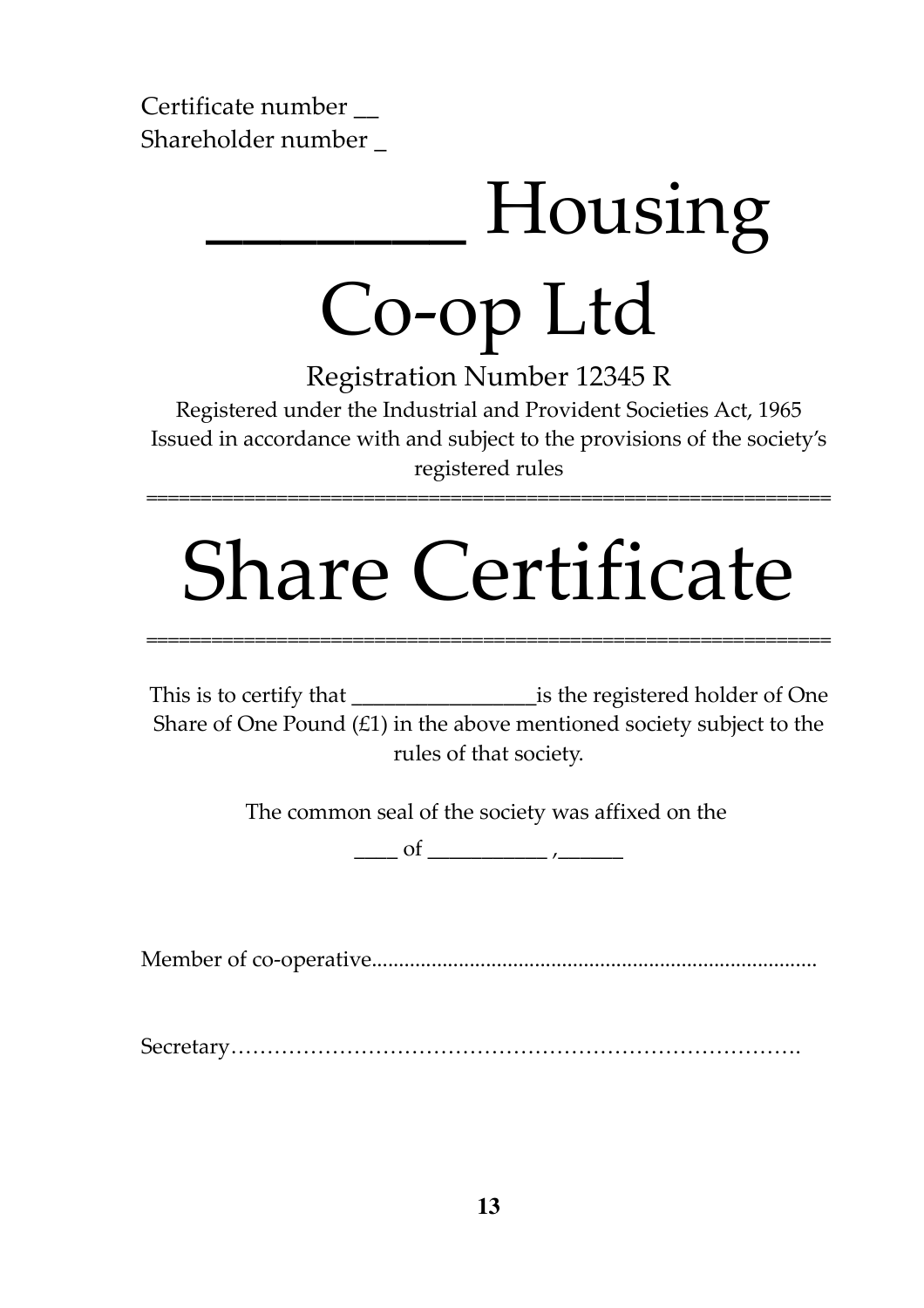# Sources of mortgages for housing co-ops:

We contacted many head offices, asking their policies – the response was depressingly negative but at least now we have an idea of who will consider lending to Housing Co-operatives. If you have any more contact or up-todate info, please tell us!

'Good Bets' include:

- Ecology Building Society: have supported many housing co-ops, particularly eco-friendlier projects. 18 Station Rd, Cross Hills, Keighley, West Yorkshire, BD20 7EH. Tel: 0845 674 5566, email: info@ecology.co.uk, website: www.ecology.co.uk;
- Triodos Bank: almost definitely the most supportive lending institution for Radical Routes Co-ops Brunel House, 11 The Promenade, Clifton, Bristol, BS8 3NN, 0800 3282181, local rate: 0845 769 7239, fax: 0117 973 9303 email: mail@triodos.co.uk, website: www.triodos.co.uk;
- Unity Trust Bank: also supportive of co-ops, and offer free ethical banking for co-ops Nine Brindleyplace, 4 Oozells Square, Birmingham, B1 2HB, tel: 0121 616 4101 email: utb@unitygroup.co.uk, website: www.unity.uk.com;
- Nationwide: Usually only consider Co-ops managed by CDS/Co-operative Homes. Contact Portfolio Team, Housing Department, tel: 01604 8541854

Co-op Bank: Have recently started offering housing co-ops mortgages again, contact them through Paula Brown, tel: 0161 8295412.

Some of the above information may now be out of date. We should be surveying financial organisations again at some point in the future.

Another organisation that Housing Co-ops may be able to borrow money from, is ICOF (Industrial Common Ownership finance Ltd). Although this organisation, which has specific funds for worker co-ops and community businesses, has not made many loans to housing co-ops, they are open to receiving requests from more co-operative housing projects in the future and might look more kindly on your application than other lenders without ICOF's commitment to common ownership.

ICOF Ltd, 227c City Road, London, EC1V 1JT, tel: 0207 251 6181, email: icof@icof.co.uk, www.icof.co.uk/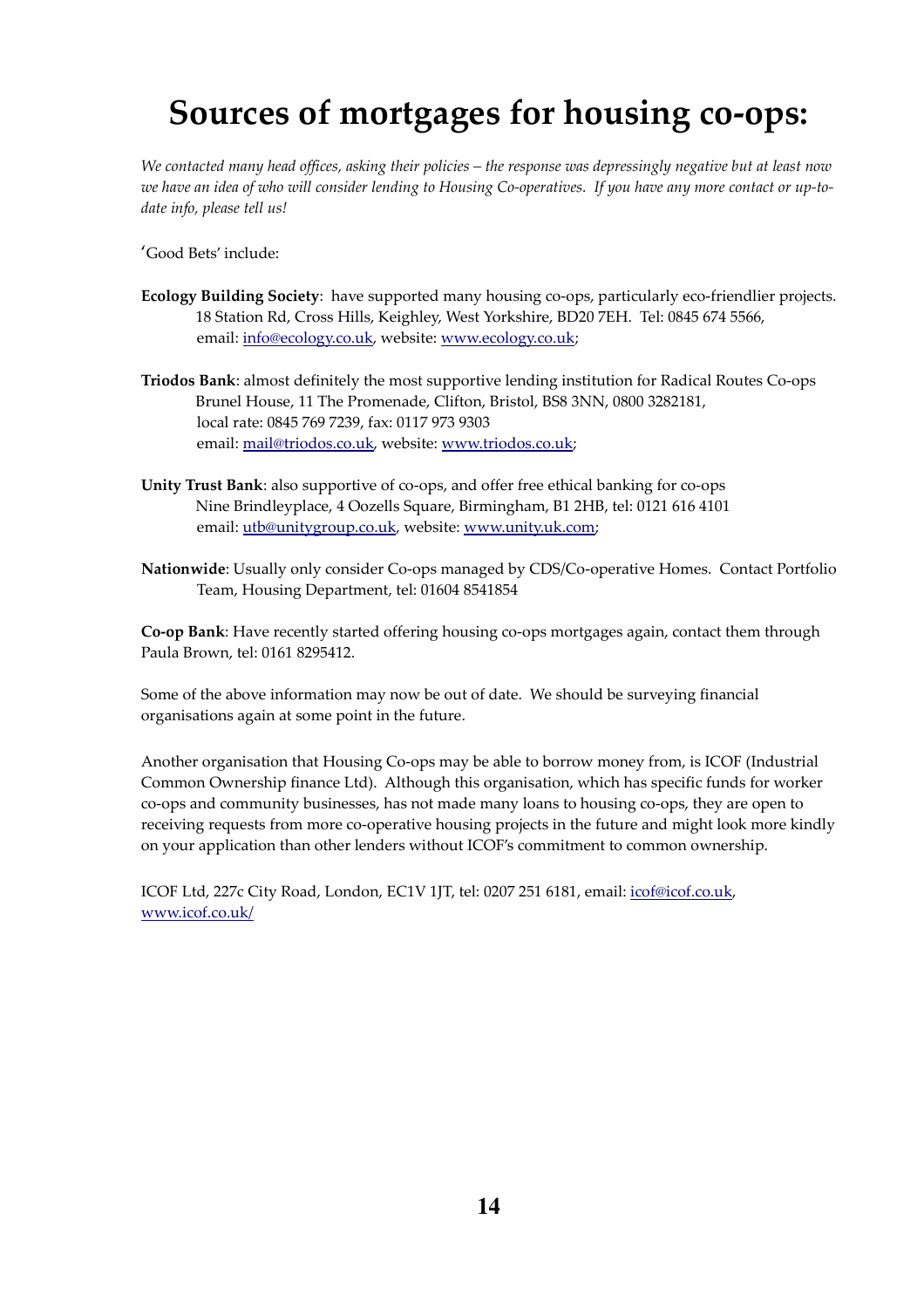### Business Plans for Housing Co-ops – a quick guide

In the next pages, we outline the different areas that need to be covered within your business plan. Some of the details are left to two appendices.

#### The Business Idea

Producing a 'Business Plan' is often seen as a carefully balanced blend of fact and fiction: there are many who make their living weaving carefully chosen words and mercilessly manipulated statistics into impressive tomes to thump onto the bank managers' desk. For a conventional business a large part of the Plan is made up of market research to convince potential lenders that the market is there and the business idea will succeed. This, and its associated [ab]use of statistics, etc, is not really necessary for most housing co-operatives: the 'market' is people who need/want to rent accommodation, and this will always be there. Forecasts of sales volumes, etc, are not needed because you should know how many rooms there are in the house, and what the market rent levels are, so you know how much income the co-op will have. Hence, a business plan for a housing co-op is a simpler affair.

Begin the plan with a piece on the reasons behind setting the co-op up. Real life examples are – lack of accommodation available for people with children/single parents; desire to integrate housing and workspace for crafts/arts/rural skills based businesses; or just simply a desire to take control of housing after years of sub-standard renting! This will demonstrate that there is a demand for this type of housing, and even if the original members move on, there will be new people to replace them.

#### Skills and Knowledge

Another part of a conventional business plan is the CVs and expertise of the personnel involved. If your housing co-op is going to be large, with maybe a worker or two running things, then being able to demonstrate that some of the members have experience of financial management, property management etc, will undoubtedly help. For a smaller co-op this will not be so important. The key point is to demonstrate that members have skills relevant to the project: for a large co-op these will include management skills; for a financially tight co-op planning on buying cheap run-down property and renovating it themselves, these will included DIY, building skills, etc. A short section dealing with this should suffice.

#### The Finances

This section is also quite a bit simpler than for a conventional business Plan. The income of a co-op is relatively stable with time if the rooms are all being rented out all the time. The first thing to do is work out an Income and Expenditure Analysis for a year, with the regular ins and outs the co-op will incur. This gives you a general idea of whether the co-op can afford the house it wants, but for a long term view of how the co-op will survive you need to take these figures and put them in a Yearby-Year Cashflow. Into this you can then add, into Year 1, the initial expenses of setting the co-op up and buying the house, and perhaps other one-off expenses such as replacing the flat roof in 10 years time. All this is covered by the model spreadsheet supplied by Catalyst.

The advantage of looking at a long-term cashflow can be seen in the situation where you find that although the co-op can afford all of the repayments necessary year by year, it won't be able to save enough to replace the flat roof by Year 10. However, put in the Year 10 expense, and check if the balance looks healthy again, by, say, Year 15. If so, then what it show you is the need to raise some more loanstock before the end of Year 10, which can be repaid in Year 15 [as in the Example A cashflow].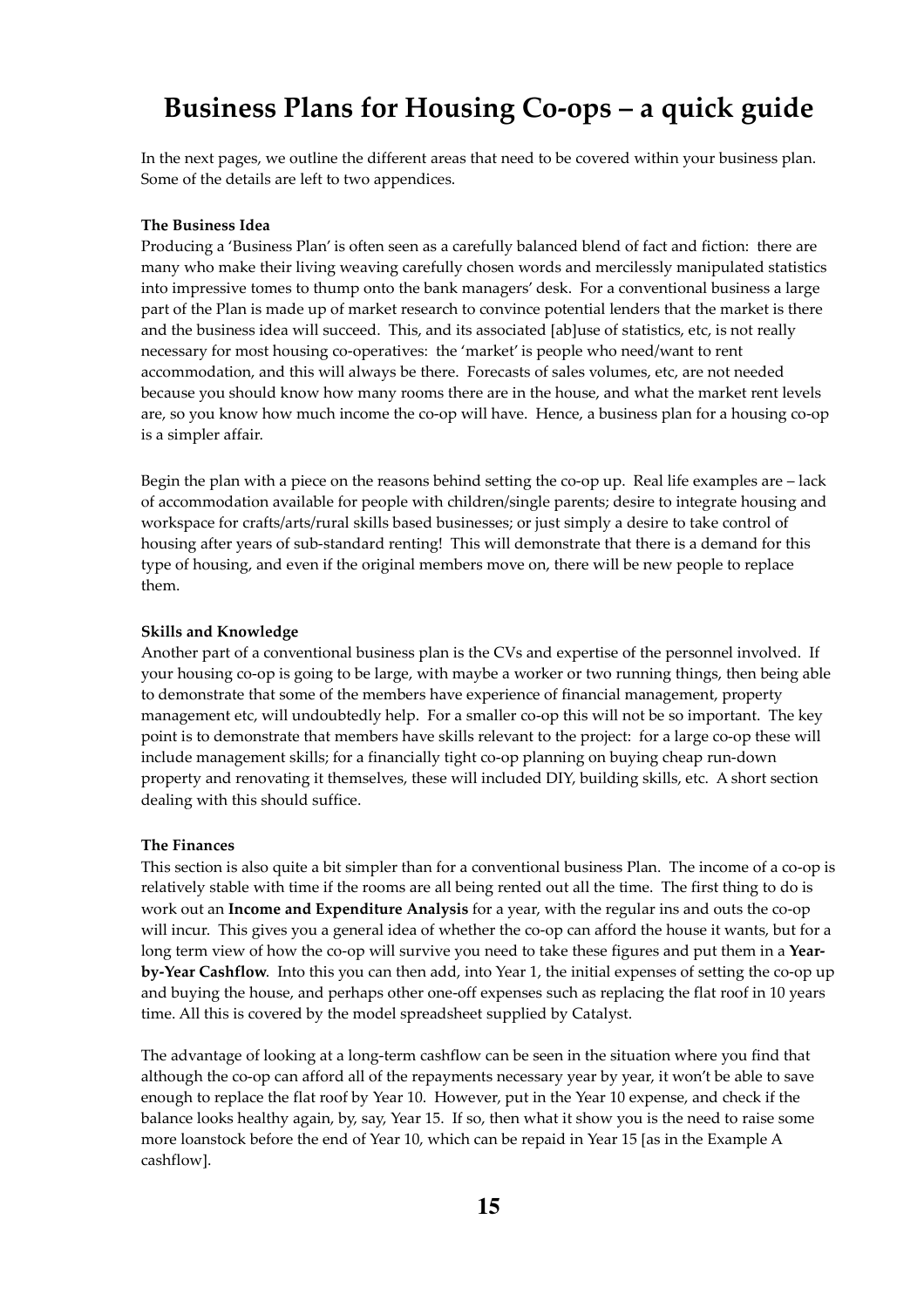### Income and Expenditure Analysis

Most Housing Co-op income will only be from Rent and Bank Interest.

Expenditure may vary a bit depending on the project, but the following categories will be in there: Mortgage Repayments; Accountant's Fee; Set-Aside to Repay Loanstock; Admin costs; Routine Maintenance; Emergency Maintenance Reserve; Buildings Insurance; Council Tax; Miscellaneous [could include subscriptions to networks of co-ops, travel to meetings, etc.]

Maintenance CostingsIf your cashflow includes specific figures for extensive repairs or renovation, it is essential to include a breakdown of the work involved and details of estimates received. This is particularly important for the initial work. For instance, the intended property may be in a state of disrepair, or need to be made accessible for a disabled member, or need converting to individual flatlets. As well as the expense of the work, this may mean that some rooms cannot be rented out straight away, and the cashflow will show whether this needs to be compensated for.

Council Tax is a confusing issue: different local authorities seem to have different interpretations of the law regarding who is liable to council tax. The guidance we have received from the DoE is that the co-op is liable for council tax on properties where there are more than one household living in them. So if a single person and a single parent live in a house and they rent their rooms separately from each other, the co-op is liable for the Council Tax, but if a similar house is rented in its entirety by a family, they personally are liable to Council Tax. The co-op would probably charge the former people higher rents accordingly.

Loan Repayment figures are calculated automatically by the spreadsheet.

Accountant Most small housing co-ops will no longer need to get their accounts audited, and thus might not employ an accountant. You do still need to keep a check on your finances [!] and produce accounts to file with the bureaucrats, so if you don't want an accountant then you'll need someone with book-keeping experience. Accountants fees should be about  $£600$  or  $£700$ . Also, if you are a coop with a larger number of members who won't be involved with the finances, or a number of significant outside investors, then having the books checked or audited by an accountant may reassure them.

Also, under Expenditure include a figure for **Voids**. This is the technical term for rooms which are empty and thus not bringing in rental income. There will always be a changeover period when one member leaves and the search for a new member takes place, so you need to budget for this. Co-ops with only a few rooms might work this out by, for example, presuming that one member may leave each year, and it might take four weeks to find a new member, so the Voids figure will equal four weeks rent. Other co-ops with more rooms often use a figure of 7% or 4% of the rental income as a guideline.

### Year-by-Year Cashflow

Take the figures from the analysis and insert them into a cashflow such as the ones we provide. If you're applying for a Radical Routes loan there is a strong preference that this model be used.

### Raising the Finance

There are two main types of loan your co-op will use to raise the money to buy its property [see a later page for details of how to work out repayments for both types].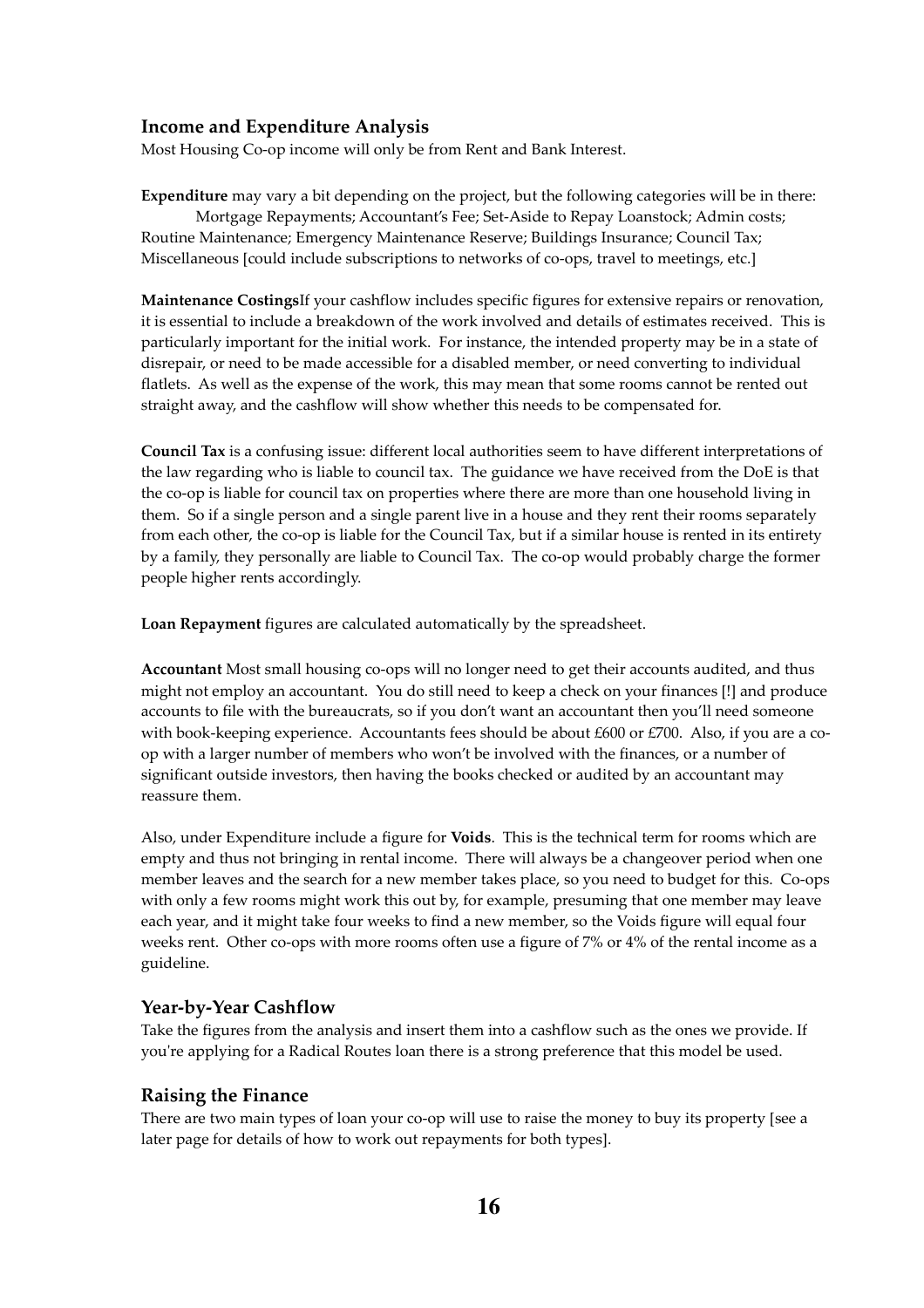#### Mortgage Type

These are repaid by regular instalments – often monthly. You can negotiate mortgage-type loans with anyone, including individuals, and it is wise to do this if someone wants to lend a large sum of money, as they work out a lot cheaper in the long run. However, you cannot publicly advertise for this type of loan. Mortgages are secured by a 'charge' on the property [the building society can then 'call in' this charge and take over the property if you default on the loan]. Mortgagetype loans from individuals can also be secured if the investor requires and the loan is large enough to warrant it – if you have a commercial mortgage they will need to be consulted and will want the 'first charge' – contact us for more details.

#### Loanstock Type

These are not repaid until the end of the loan term. The full 'principal' amount is earning interest all the time, unlike a mortgage-type loan where this outstanding capital is gradually being repaid. Thus, the loanstock type loan works out more expensive. They are know as 'bullet' loans, because if you forget they are due to be repaid, when they mature they kill you! Despite this disadvantage, loanstock is essential to privately financed co-ops, because you can publicly advertise for it, since it is a specific type of finance specifically exempted under the various laws. Also, since people are investing with you directly, cutting out financial middle-men, you can pay them a rate of interest comparable to what they would receive from a deposit account and still be paying a lower rate than on your mortgage from the bank/building society. If your project has a specific ethic, then supporters with the same ethic may well be prepared to help you by taking a very low rate of interest on their loanstock [More detailed sheets on loanstock are included later in this pack].

Your business plan will need to clearly show how you foresee raising the money, including details of any loans already promised to the co-op.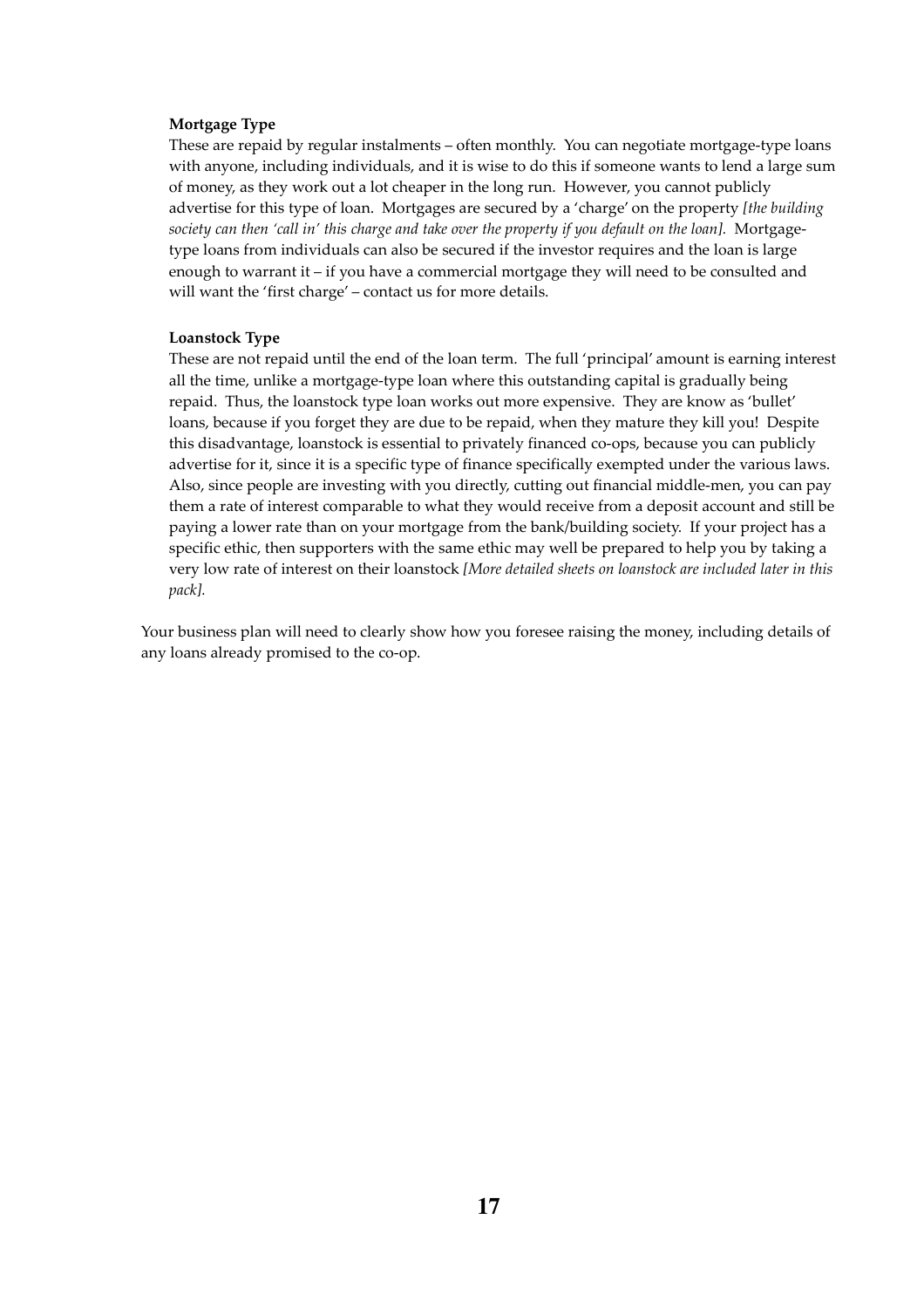### Loanstock

'Loanstock' is the term we use to describe a system operated by the co-op to enable outside people and members to invest their money in the co-op and thus help it raise the finance it needs. Other forms of loans from supporters are possible, but as we explain below the 'loanstock' system is convenient and has its advantages.

There have been changes in the way loanstock schemes are run, so if you've read previous information, please read on as the information has been updated. If any of the information seems unclear, please ring us, but bear in mind that the relevant law itself is not very specific and is untested. This is one of the problems associated with being pioneers of new and radical ideas in the creation of a more sustainable, co-operative future!

### How Loanstock Works – the basics

The system is one of 'fixed-term' loans. In other words people lend money to your co-op for a set period – we usually recommend five years. The co-op pays interest to the investor ['loanstock holder']. Usually this is either paid direct to the investor at the end of each year, or an extra loanstock certificate is issued to cover this interest. At the end of the set period, the investor is paid back in full.

#### The Advantages

#### Advertising

The major reason we developed this system within Radical Routes was because we saw the need for co-ops to be able to publicly advertise that they are seeking financial support – for instance on leaflets, or within articles in magazines, etc. The Financial Services Act [and other legislation] governs such affairs to supposedly protect the public from unscrupulous con-merchants. Usually this means that bodies seeking to advertise for investment must draw up a complicated and expensive prospectus, but loanstock overcomes this. In short:

'Housing co-operatives are exempt from both advertising and prospectus requirements for loanstock issues since they are housing associations registered as industrial and provident societies. The co-op must use the money for its objectives [housing members]. The rules must contain a power to issue loanstock, and care must be taken to ensure that no misleading statements are made in any literature or advertisements.'

Stuart Field, Radical Routes, Sept 1995

If you wanted more info you could always look up these references:

1. The Financial Services Act 1986 [Investment Advertisements][Exemptions] Order 1995 [S.I. 1995 No. 1266] 2. The Financial Services Act 1986 [Investment Advertisements][Exemptions][No. 2] Order 1995 [S.I. 1995 No. 1536

3. The Public Offers of Securities Regulations 1995 [S.I. 1995 No. 1537]

### Administration

Using the loanstock system for all or most of your supporters means that its all a lot easier to administer – all loans are subject to similar conditions, earn interest at the same time, and use the same paperwork. So it's less workload to deal with than a whole collection of individually negotiated loans.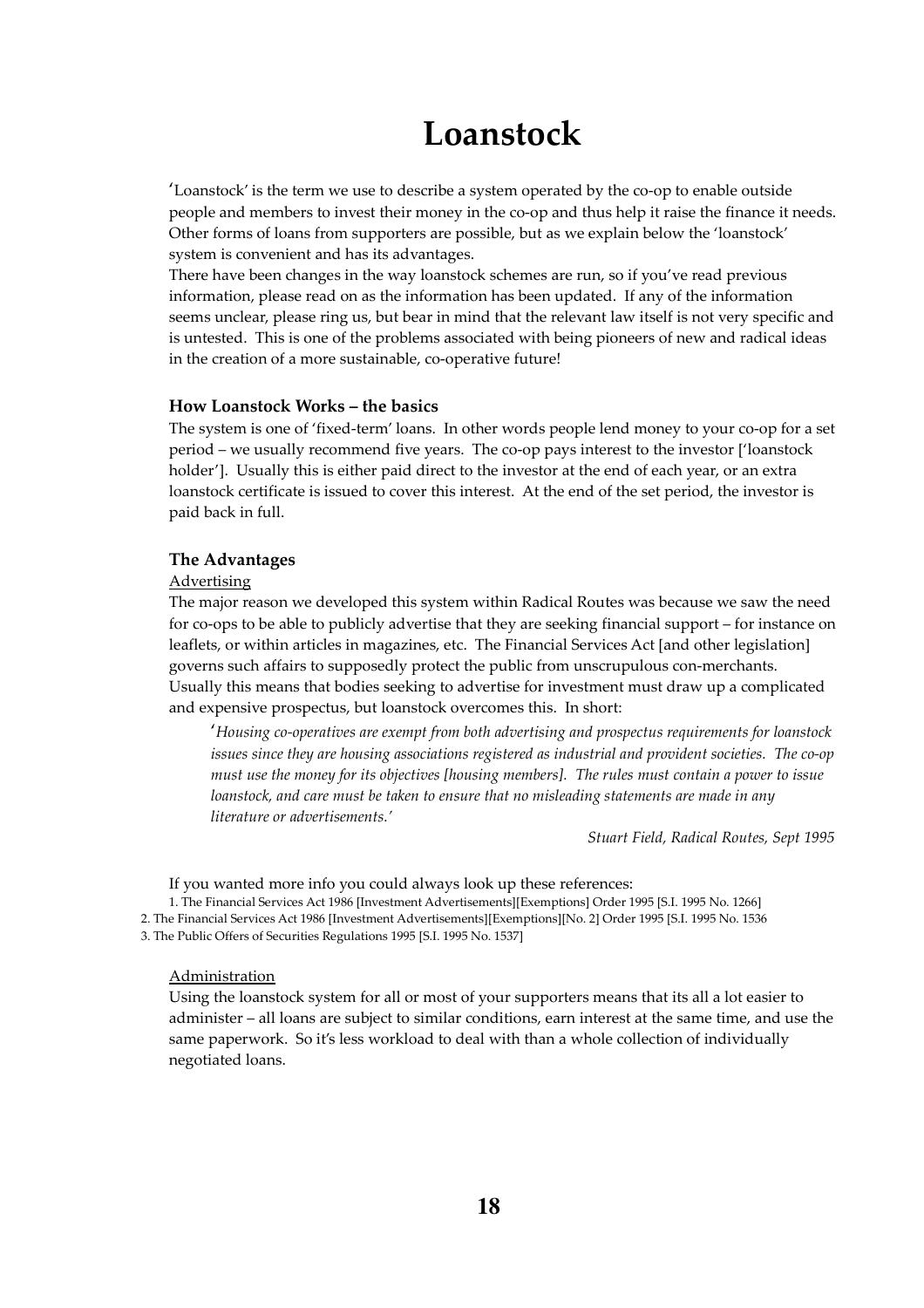### Points to be Aware Of

There is a specific procedure to follow [outlined below] which ensures that you are not 'acting like a bank'. Two key points are not to offer advice and not to take money on deposit. These are explained in the 'Dos and Don'ts' below. Again, it's not possible to be as specific as we might like, since the Bank of England is responsible for interpreting the Banking Act and no one has enough money to fight a court case with them to get a definitive judgement about it.

In the past, some co-ops have in effect been open to receive loanstock all the time. Current advice is that this is no longer possible, so the procedure below must be followed even if it appears a bit restrictive. Remember these restrictions enable you to advertise publicly, so they are a small price to pay.

### How Loanstock Works – the detailed procedure

The co-op has to 'make an issue of loanstock' which has an opening date and a closing date. Only in between these dates can the co-op accept money and issue the loanstock. It's not totally clear how long these periods can be, but what shouldn't happen is that one issue opens immediately after the next, and so on, effectively meaning the co-op is permanently open to loans. The following course of action would appear to be a suitable one:

- Initially, produce publicity which advertises that "we will be issuing loanstock for supporters to help our project become reality" [or some such wording] and invite people to pledge in writing that they will indeed wish to buy some of this loanstock. Keep track of these people!!
- Then, when the co-op is really getting going, registered and actively seeking a house, perhaps when a suitable house has been identified, have a meeting to make an issue of loanstock. Set the opening and closing dates, agree the possible rates of interest, etc. Choose and opening date which is not going to be too late to get the money in in time. Send application forms to those who made pledges and continue to advertise the existence of the loanstock. As an alternative to asking for pledges, once you've set a date you could also ask people to send post-dated cheques with their application forms making clear you will bank them when the issue is open.
- As the opening date approaches, chase up people who have pledged money and get them to send in their cheques and application forms. Then, when the issue opens, you can bank the cheques and issue your supporters with their certificates. Make sure they are all individually numbered, filled in correctly and signed and sealed. Then take a photocopy for your own records. Also, your co-op should have a 'Record of the Uses of the Seal' and this is as good a place as any to keep a record of the certificates issued.
- Should the first issue not raise sufficient money, or should you need more money at some time in the future, it is possible to make further issues. However, and new issues of loanstock need to be different from each other. Each issue could have a specific and distinguishing feature. For example, different issues could be made to raise the deposit on different houses, or to carry out renovation or conversion work. Also, it would seem that one discrete issue after, say, four or five years to raise new capital to repay the soonto-mature initial issue of loanstock would be OK.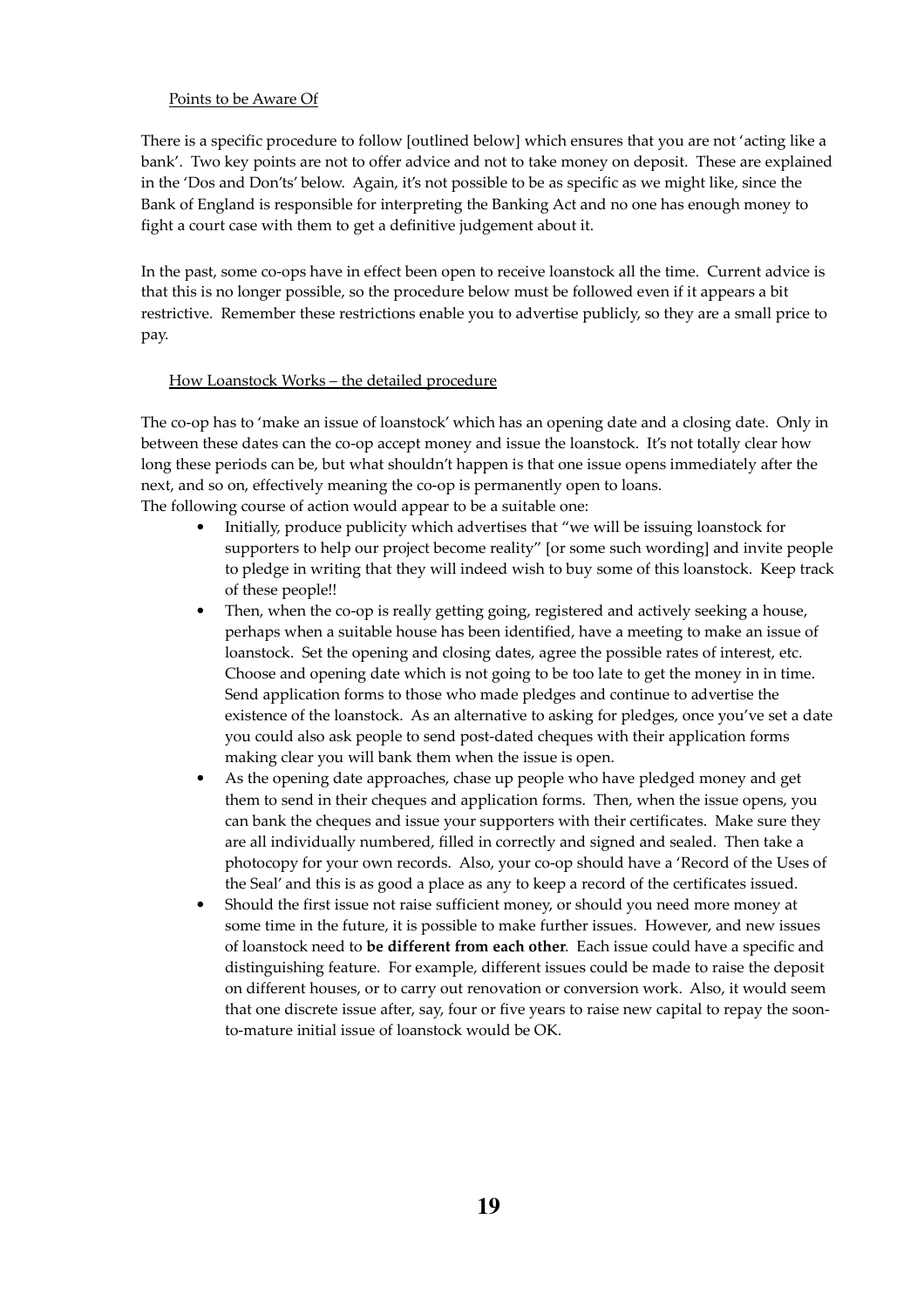### Dos and Don'ts for Housing Co-ops running a Loanstock Scheme

- **YES** you can run a loanstock scheme provided your rules allow it (standard ones do).<br>**YES** you can pay interest on loanstock, either cash or in the form of additional loanstock
- you can pay interest on loanstock, either cash or in the form of additional loanstock certificates – BUT check your Rules to see if they specify a maximum rate of interest (some older Rules specify 1% over base rate of 6.5%, which ever is higher; our models allow whatever rate is necessary to be paid).
- NO you do not need to deduct tax from this interest BUT you should tell loanstock holders that it is their responsibility to declare the interest in a tax return. If anyone receives more than £250 interest in a year, you need to make a special declaration to your local tax office – though this rule is so obscure they may not have heard of it!
- YES you should use up to date model loanstock forms in preference to modifying another co-op's forms, unless you know all the legal requirements.
- **YES** you can advertise your scheme if you are an Industrial & Provident Society [housing co-ops generally are, most workers co-ops are not].
- NO you don't need to be registered under the Financial Services Act BUT, there are some things that you can't say to investors:
- NO you can't "offer advice on other schemes" [technically a criminal offence]. This includes recommending another co-op, or claiming your loanstock scheme is better then another option!
- NO you can't "keep an eye on" someone else's investment in another co-op, or invest money "for" them.
- NO loanstock is NOT "secured on property" and you should also avoid saying that it is "a secure investment". But you can describe how the co-op would always be able to sell up as a last resort and should thus be able to repay, barring all but the worst case scenario.
- YES you can offer to consider early repayment to people [e.g. after a period of notice] BUT no housing co-op can "guarantee" to repay money "at any time" and you should have a note in your conditions of issue [see models from Catalyst] which says that you normally aim to pay people back on request subject to a period of notice, but under some circumstance you might not be able to do this.
- NO your housing co-op should NOT loan money to individuals or other organisations. Check your co-op rules to see what you are allowed to invest in.

### Notes to the Model Loanstock Documents

Included in the information pack are a model loanstock application form and certificate. Simply insert appropriate details:

- your co-ops name, address, registered office, registered number [on the front of the documents]

- the dates of the opening and closing of the issue, and of the meeting of the co-op at which it was decided to make the issue [these will be found on the front and in the 'Conditions' on the back]

### $FCA$

Housing Co-ops, and other 'mutual' organisations are regulated by the Financial Conduct Authority (FCA). You can contact them on:

Tel (switchboard): 020 76761000

Tel (IPS Registrar): 020 76769850

Website: www.fca.gov.uk

Address: The Financial Conduct Authority, 25 The North Colonnade, Canary Wharf, London, E14 5HS

 Housing Co-ops pay an Annual Periodic Fee, these are dependent on your assets.Contact the FCA for more information on how much this will be.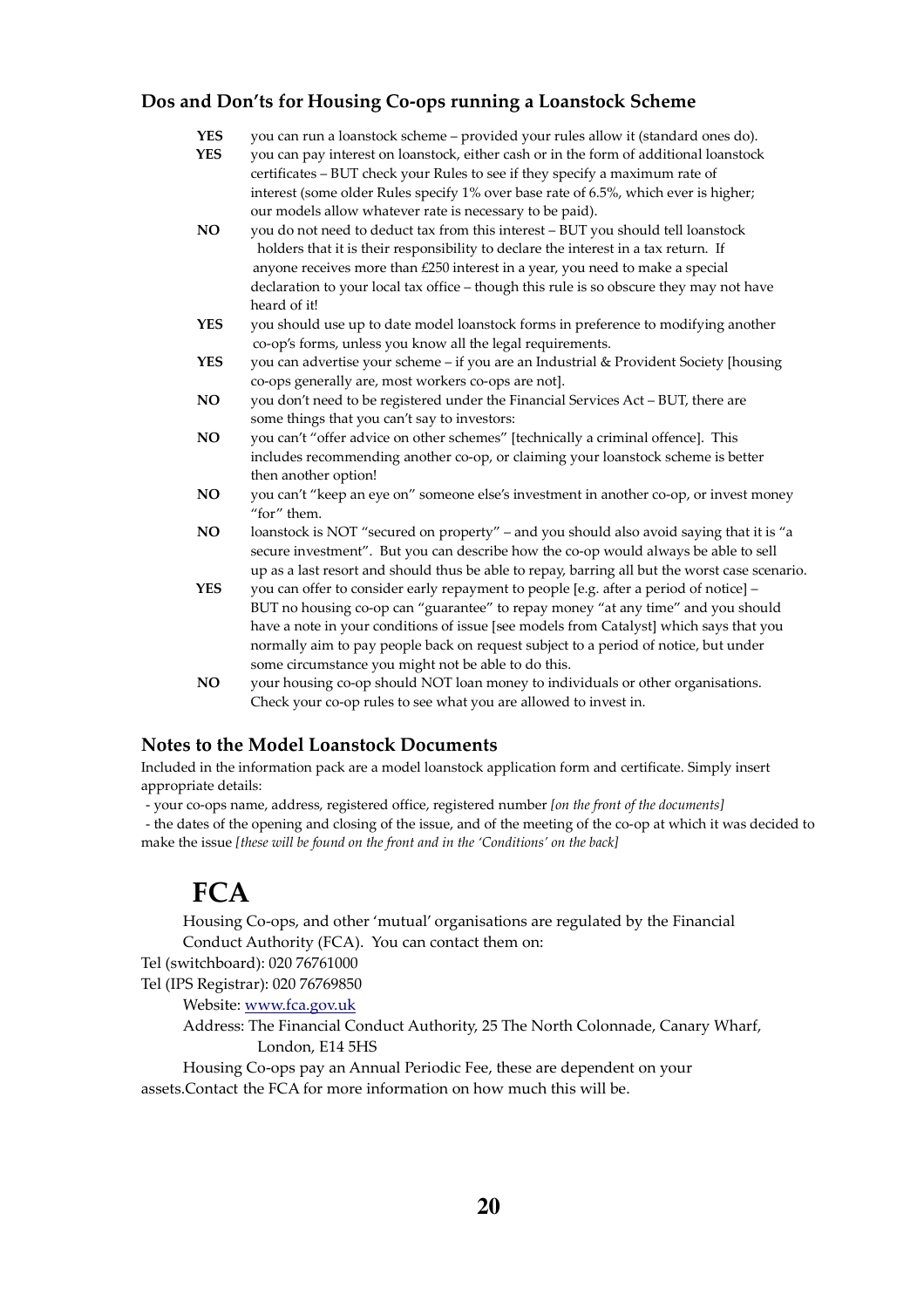### Housing Co-operative Ltd Loanstock Application Form

### Issue of £500,000 Unsecured Loan Stock maturing 2008

### I/We

| $\alpha$ f |
|------------|
|            |
|            |

wish to apply for ………………………………… pounds of loanstock from (Your co-op's name) Housing Co-operative Ltd. at the following rate of interest – {please circle} [Loanstock is issued in units of £10, minimum subscription £50].

### $0\%$  /  $1\%$  /  $2\%$  /  $3\%$  /  $4\%$

I/We have read and accept the Conditions overleaf.

A cheque payable to\_\_\_\_\_\_\_\_\_ Housing Co-operative Ltd for £ …………………….. is enclosed with this form.

Signatures(s)

……………………………………………………………………………………

……………………………………………………………………………………

Date ………………………………………

Please send the form and cheque to:

### Housing Co-operative Ltd

Your Address

N.B. Offer opens 1<sup>st</sup> January 2003 and closes 5<sup>th</sup> January 2003. Housing Co-operative Limited is incorporated under the Industrial and Provident Societies Acts 1965 to 1978.

Registry Number **R** Registered Office: (Your co-op's registered address)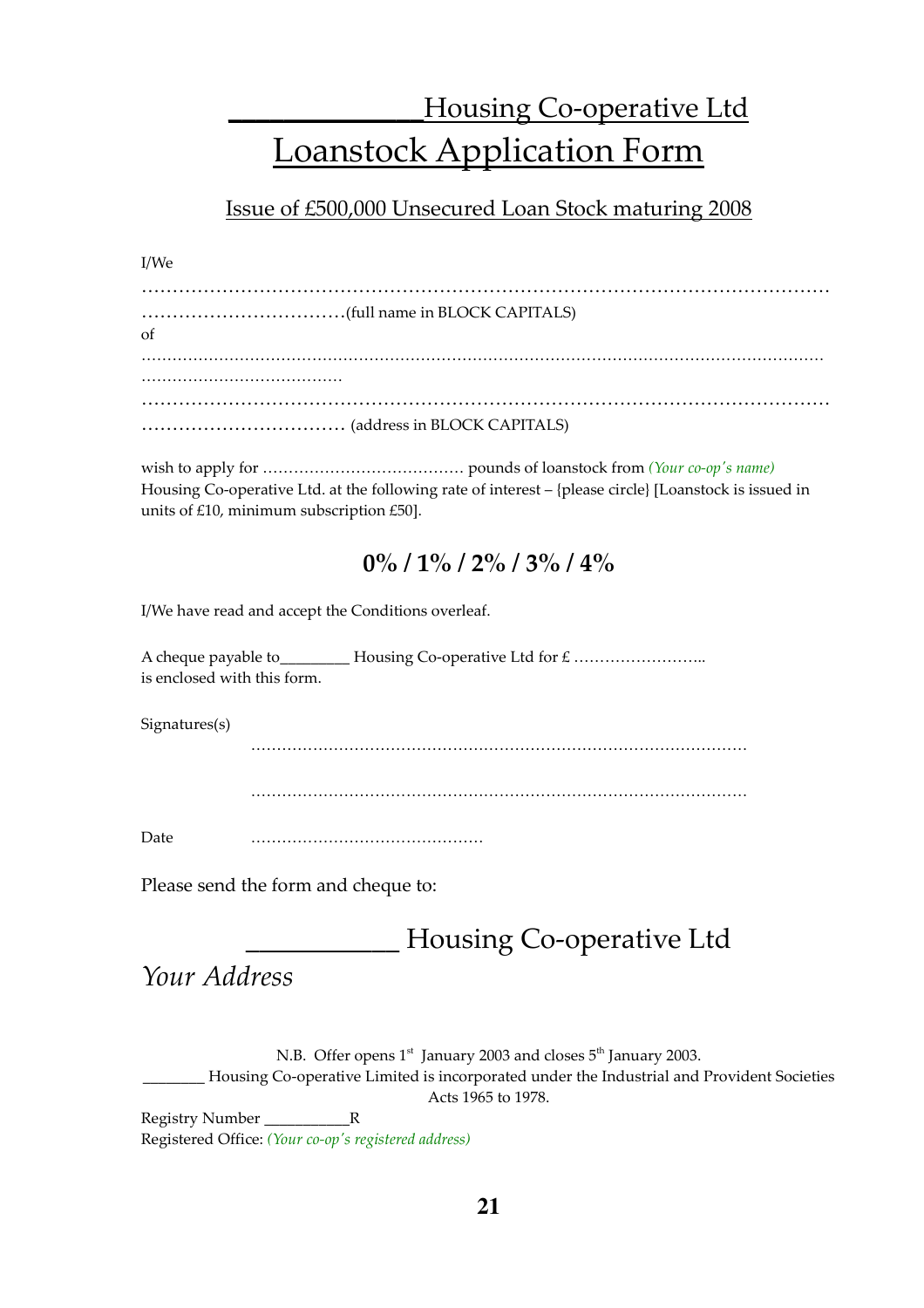# Housing Co-operative Ltd Loanstock Certificate

### Issue of £500,000 Unsecured Loan Stock maturing 2008

ISSUED PURSUANT TO THE RULES OF \_\_\_\_\_\_\_\_\_\_\_ HOUSING CO-OPERATIVE LTD. & A RESOLUTION OF THE GENERAL MEETING PASSED ON \_\_\_\_\_\_\_\_\_ (date).

CERTIFICATE NUMBER ###

AMOUNT OF LOANSTOCK:  $£$  ####.## (\_\_amount in words\_\_)

Rate of interest #% p.a.

This is to certify that \_\_\_\_\_\_\_\_\_\_\_\_\_\_\_\_\_\_\_\_\_\_\_\_\_\_\_\_\_

of the lender

is the holder of £####.## fully paid of the Loanstock which is subject to & has the benefit of the Conditions set out overleaf.

Given under the Common Seal of \_\_\_\_\_\_\_\_\_\_\_Housing Co-operative Ltd.

This ##th day of 2003

The Common Seal of **Housing Co-operative Ltd** was affixed in the presence of:

\_\_\_\_\_\_\_\_\_\_\_\_\_\_\_\_\_\_\_\_\_\_\_\_\_\_(member of the co-operative) and

\_\_\_\_\_\_\_\_\_\_\_\_\_\_\_\_\_\_\_\_\_\_\_\_\_\_(member of the co-operative)

N.B. Offer opens  $1<sup>st</sup>$  January 2003 and closes  $5<sup>th</sup>$  January 2003

\_\_\_\_\_\_\_\_\_\_\_\_Housing Co-operative Ltd

(Your co-op name) Housing Co-operative Limited is incorporated under the Industrial and Provident Societies Acts 1965 to 1978. Registry Number \_\_\_\_\_\_\_\_\_\_\_R, Registered Office: (Your address)

.